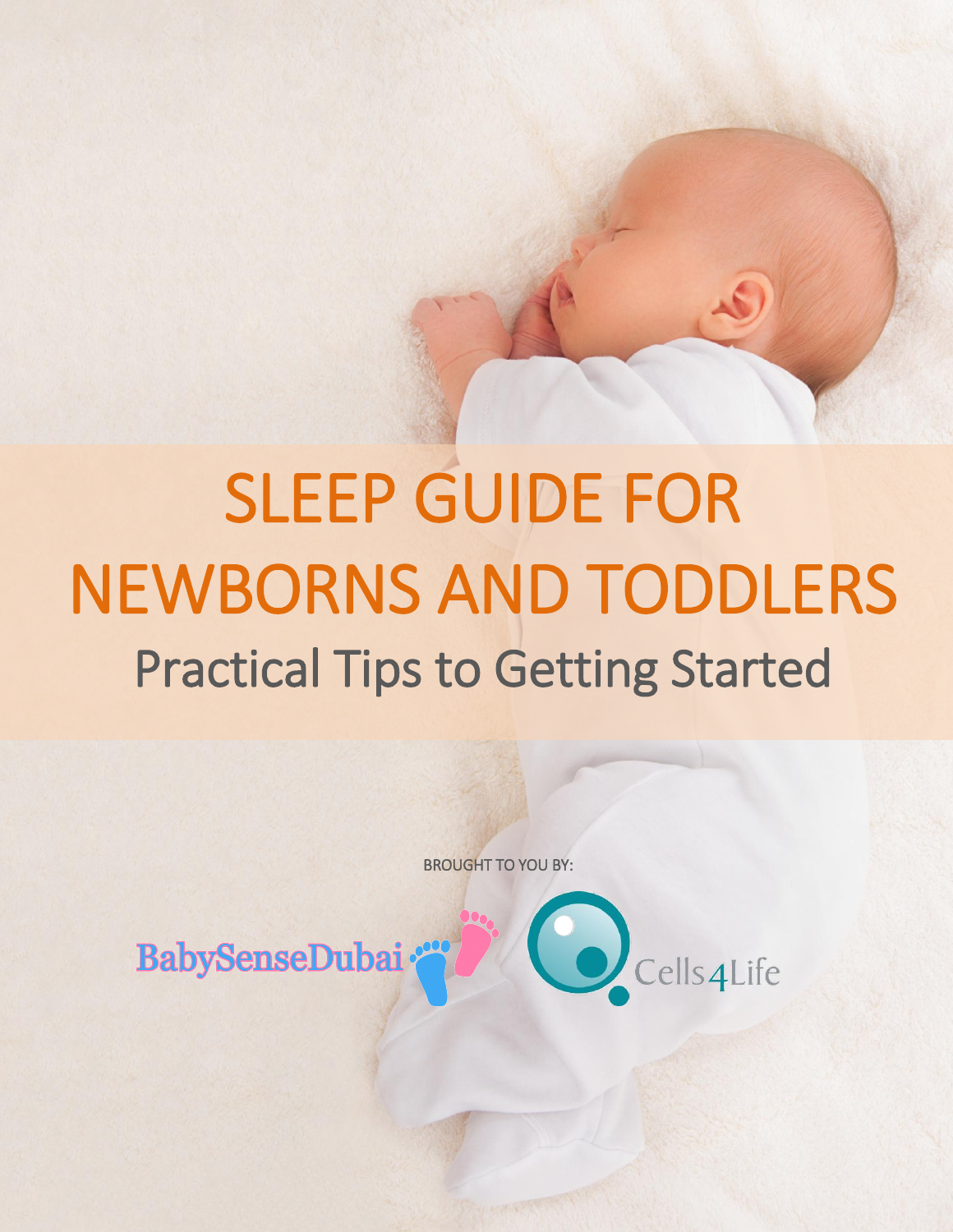## **About the Author**

Cecile de Scally is an experienced, South African trained midwife. Qualified in 1990, she has more than 15 years of experience in Antenatal and Postnatal support and education.

She started antenatal sessions with 2 other midwives in 1997 and the first post-natal and home visit program in 2004 at American Hospital which was successful.

She had spoken at many conferences in Dubai as well as written articles that have been publish in a lot of local magazines. She had also spoken at radio and TV about baby feeding and sleeping habits.



She is the founder of BabySenseDubai that aims to provide support and sound educational advice to ensure confident, happy and healthy families.

#### About this Book

Sleep plays a vital role in your child's physical, emotional and mental growth. Like any other person of whatever age, a child without enough sleep can be irritable and inattentive. The earlier you can establish good sleep habits the better it is for you and your baby. This book will provide you useful tips on how to make your newborns and toddlers sleep better.



**VISIT WEBSITE** 

**VISIT FACEBOOK PAGE**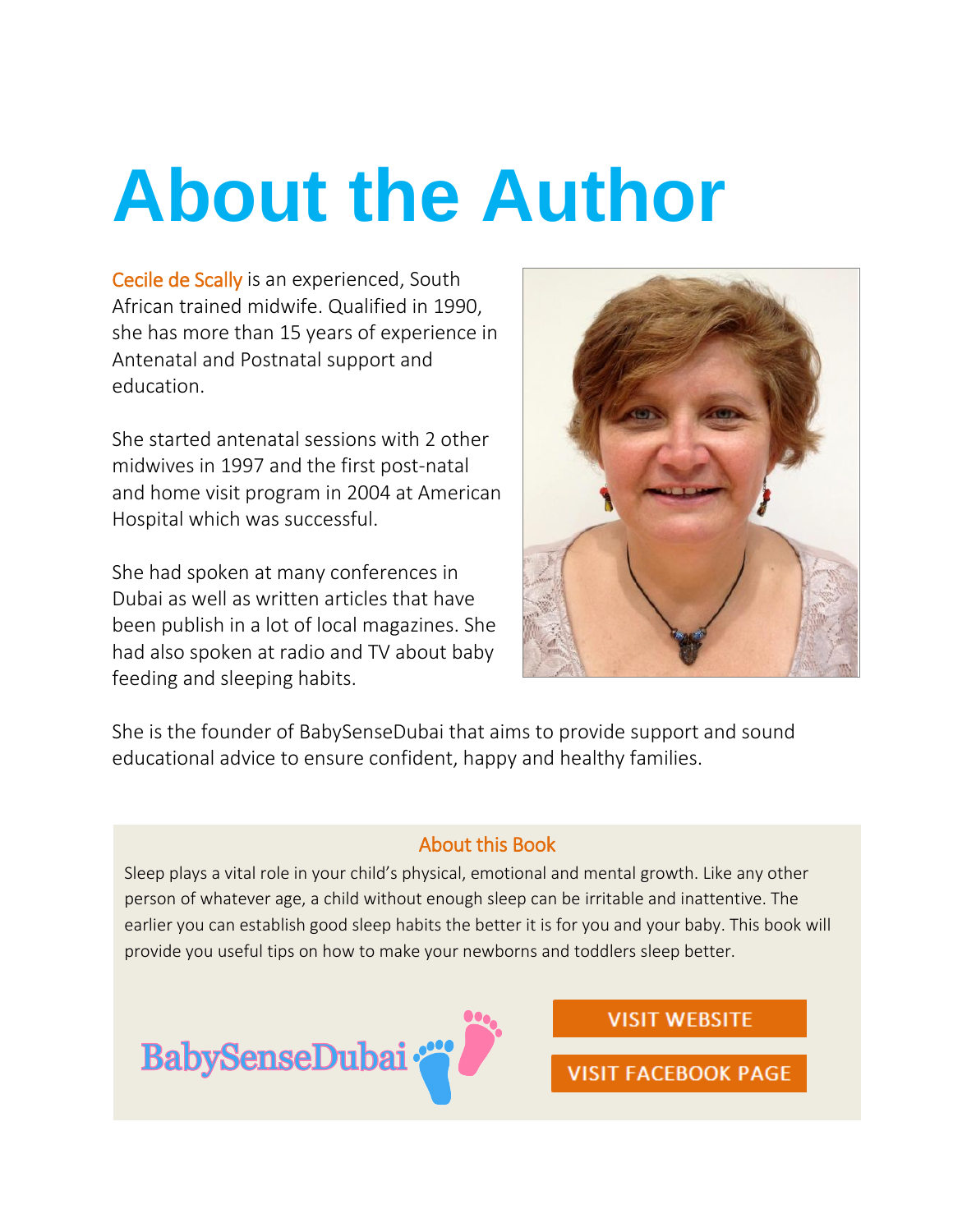## **Introduction**

Do you know that your baby needs twice as much sleep as you need? Health care professionals recommend that your baby gets enough sleep but most people may ignore this fact, as they are still not aware of the benefits of sleep for their newborns and toddlers.

Sleep is important for your baby. It affects their moods and their immune system and their capability to develop socially. Sleep affects the way your baby or toddler interacts with you and with other people. As earlier stated, your baby needs as much sleep as you need and more for their brain development. The brain of your child develops at night and nobody can trivialize the importance of brain development. The brain controls most of the anatomical and physiological aspects of the body and so as a parent you need to ensure adequate sleep for your child.

The amount of sleep affects the alertness of the child and their concentration on different developmental aspects and how the child relates with the environment and how they are able to pass through the required psychological stages as described by doctors. Quality sleep is as crucial to your newborns and toddlers as is the nourishment you give them.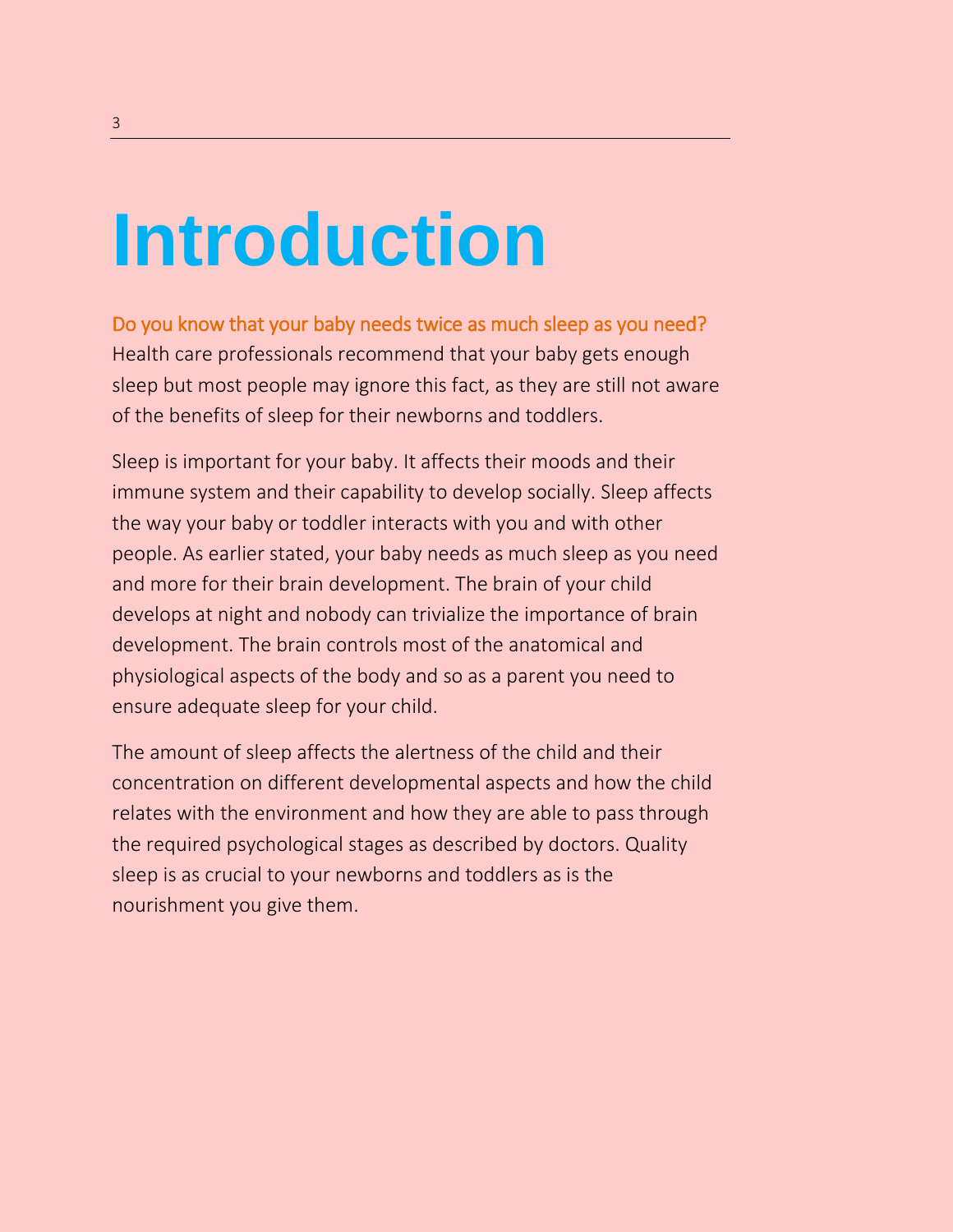### **Contents**

CHAPTER ONE (5) Sleep and Nervous System Development

CHAPTER TWO (7) Sleep Guide for Babies 0-6 Months

CHAPTER THREE (10) Sleep Guide for Babies 6-12 Months

CHAPTER FOUR (13) Sleep Guide for Babies 1-2 Years

CHAPTER FIVE (16) How to Help Your Child Cope with Separation Anxiety

CHAPTER SIX (18) Sleep Guide for Toddlers 2-5 Years

CHAPTER SEVEN (20) Sleep Guide for Newborn Twins

CHAPTER EIGHT (23) Managing Toddler Sleep When a New Baby Arrives

CHAPTER NINE (26) More Useful Tips to Help New Parents Get Some Sleep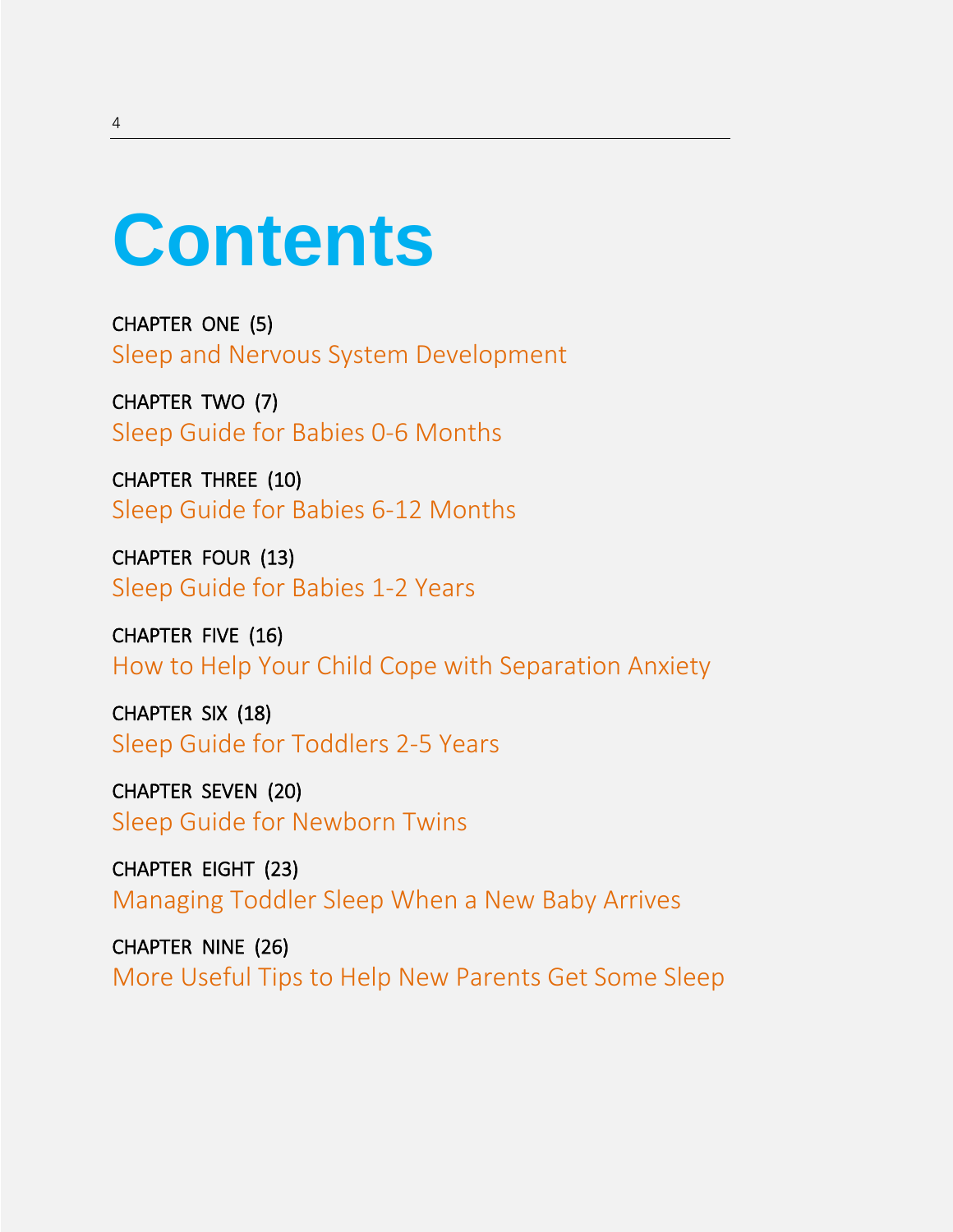# **Sleep and Nervous System Development**

According to research, the Central Nervous System (CNS) develops as a result of the sleep that your baby gets. The development of the CNS is very important as it coordinates the interaction of the baby and the environment in terms of stimuli and response.

General body development also relies on the amount and the quality of sleep that your baby gets. Further research shows the development of the newborns' immune system occurs while the baby sleeps. The ability of the child to fight diseases will thus depend on the amount of sleep they get.

While your child is awake, they are exposed to different experiences which require time to process. Each of the experiences is new to them and they have not yet learned to block out or how to deal with the sounds and movements they need and those they do not need. Sleep is thus a sanctuary from the social and the physical environment.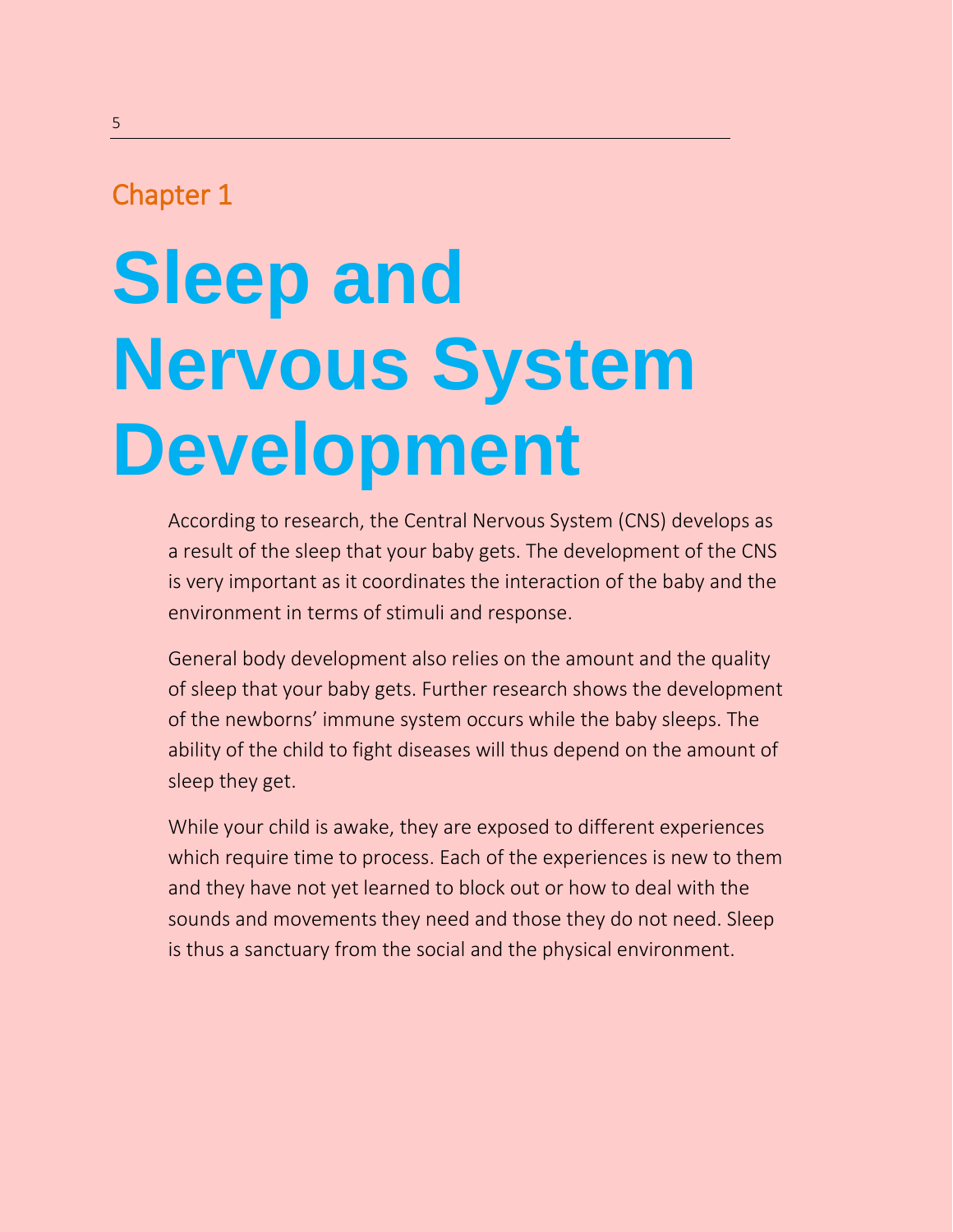There are two cycles of sleep that your baby will experience; deep sleep (Non REM) and active sleep (REM). The two cycles rotates in 45 - 60 minutes cycle.

Active sleep involves movements and it is at this time that your baby will twitch, smile, open eyes and other body movements. It is at this time that the baby's brain develops. The body movements indicate the amount of activity going through the baby's brain.

Deep sleep is important for your baby as different aspects of development also take part during this time. Research shows that the physical aspect of the brain and other physical aspects of the entire body are developing and thus letting your child enjoy deep sleep is crucial.

Your newborn's or toddler's sleep each day needs to be consistent, to enable your baby to develop as required. Under normal conditions the baby and toddler do not have to be forced to sleep as it is involuntarily. Their body processes ensure that they sleep whether you soothe them or not. Sleep is important and if it happens that your baby stays awake for long without sleeping, you should seek help from a trained professional.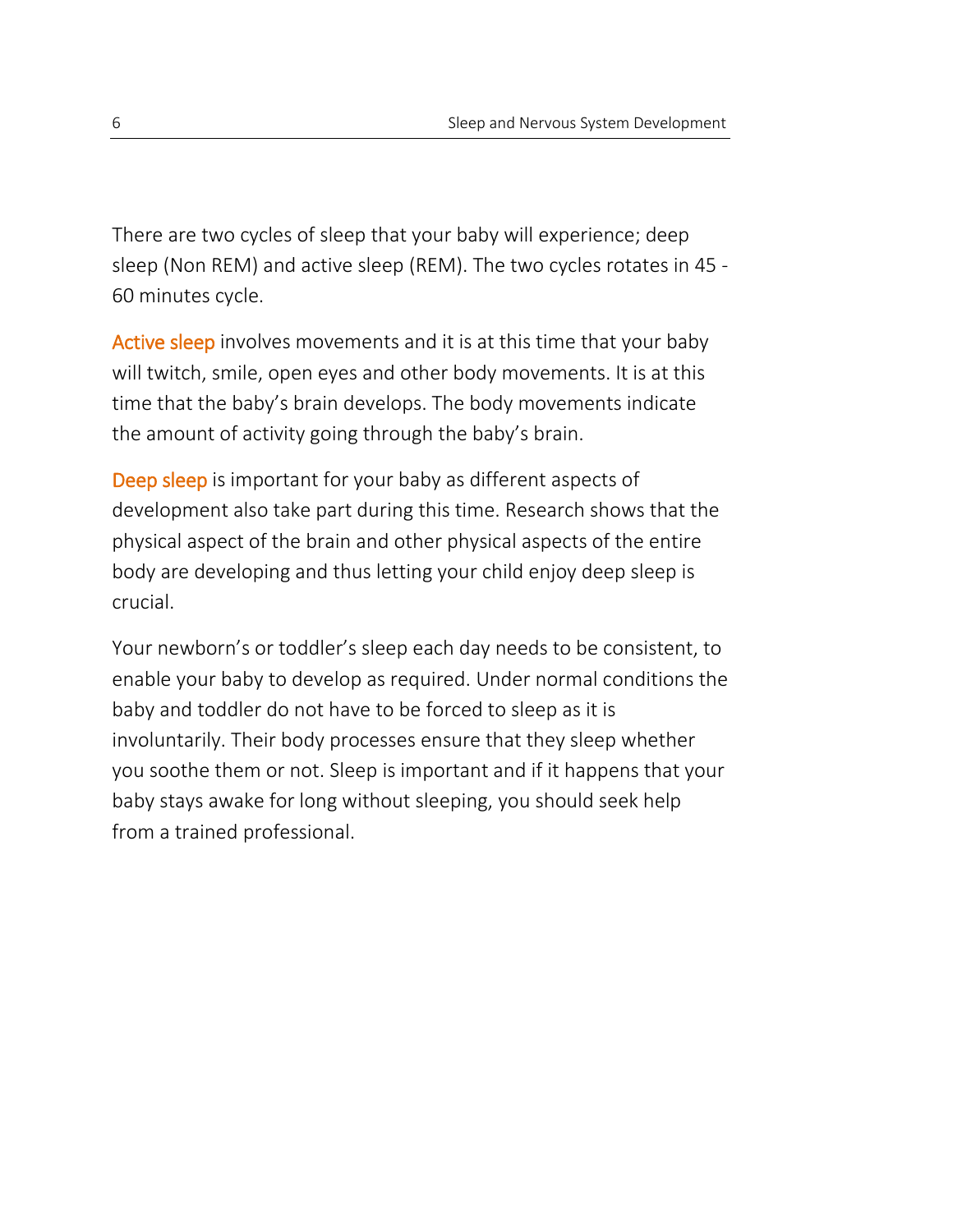## **Sleep Guide for Babies 0-6 Months**

### How much sleep is enough for a baby 0-6 months old?

This needs to be split into more specific ages as the first 6 weeks are all about brain growth and the baby feeds a lot, so they may have very short, one cycle sleeps. And may sleep for an hour and feed for an hour. After this the next 6-12 weeks a baby will start to stay awake a little longer, around 90 minutes which includes feeding and then sleep for 90 minutes. Not every baby falls naturally into these patterns and may start to need some assistance and guidance. They do not have the knowledge of time and they often confuse day and night. Enough sleep in the first 12 weeks can be 16-18 hours, split into a 12 hour night and 4-6 hours during the day. After 12 weeks day sleep is mostly around 4 hours, while once they reach 6 months they drop down to 2- 4 hours during the day. As the baby develops, they will recognize the change in times and will thus sleep less during the day and more at night. However, note that the babies require to be fed at least 2-3 times a night, up till 6 weeks and at least twice a night up till 12 weeks, they will only drop to one night feed after 12 weeks. Five straight hours of sleep is often referred to as through the night sleeping.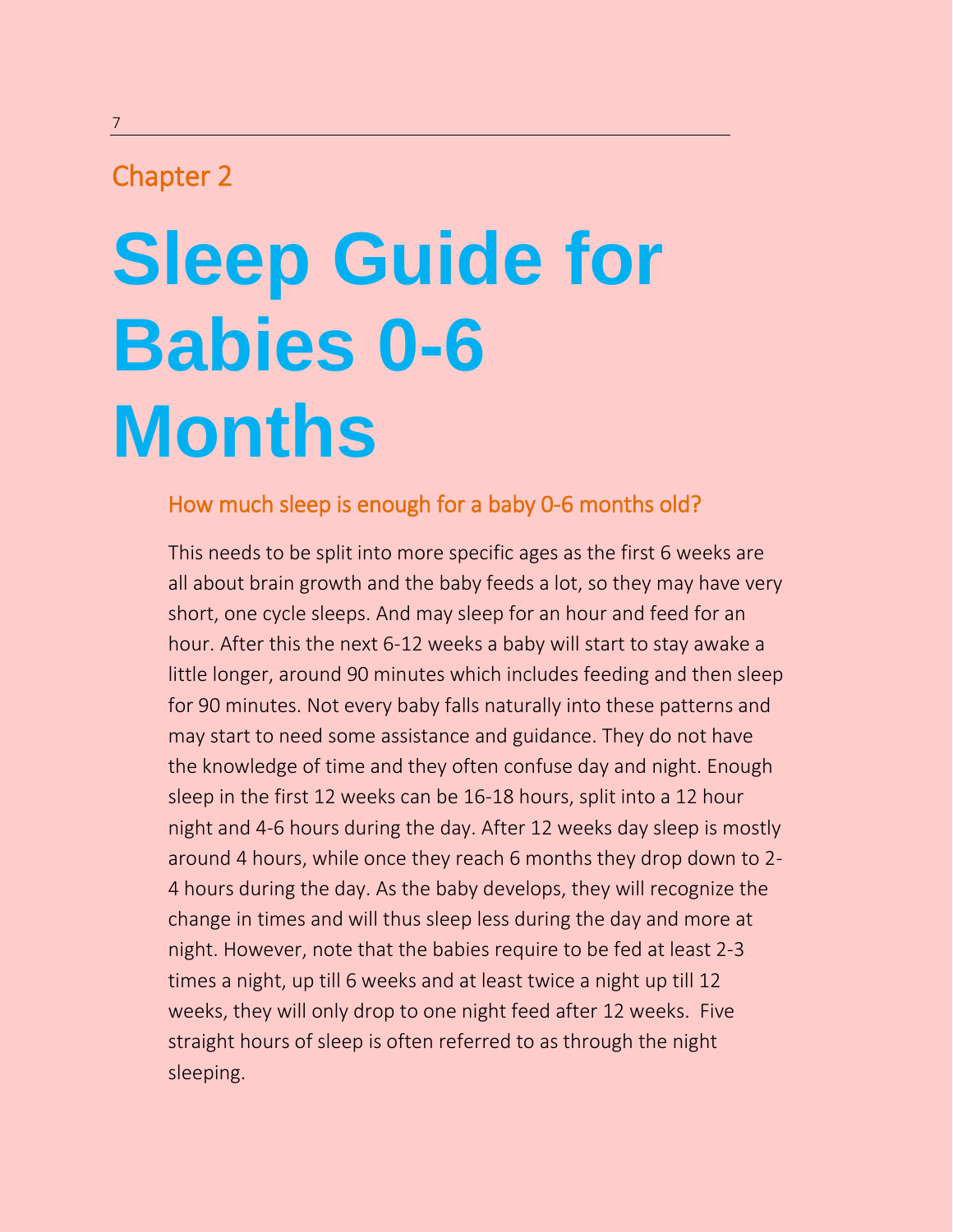### Preparing the Babies 0-6 Months to Sleep

It takes a keen mother to learn the signs that a baby is tired and needs resting. You should watch the child while they are playing and in the minutes before they sleep. This will help you recognize the signs to help your baby to achieve sleep when necessary. Common signs that your baby is tired and needs to sleep include hiccupping, sneezing, blinking, rubbing its eyes, random and jerky movements and crying. Young babies are mostly relaxed and sleepy after each feeding.

Mothers can initiate a bedtime pattern that may include feeding, bathing and some form of singing or story-telling for the child. Some of the babies 0-6 months tend to be more alert during the evening and at night– when the environment is quite rather than during the day when they are involved with lots of playing. As the babies grow more towards 6 months, they have more play time during the day and they get to learn more from their surroundings. They are more in touch with the environment and they have less time to play at night as they are tired. The time they sleep at night will continue increasing compared to the time they sleep during the day.

#### Getting Your Baby to Sleep

You should put your baby on their back to sleep. When a baby is tired, they prefer being placed in the cot while awake and then they will learn to sleep on their own. Babies have preferences in terms of the environment they sleep in; some will sleep well in noisy places and others will sleep well in dark and silent places.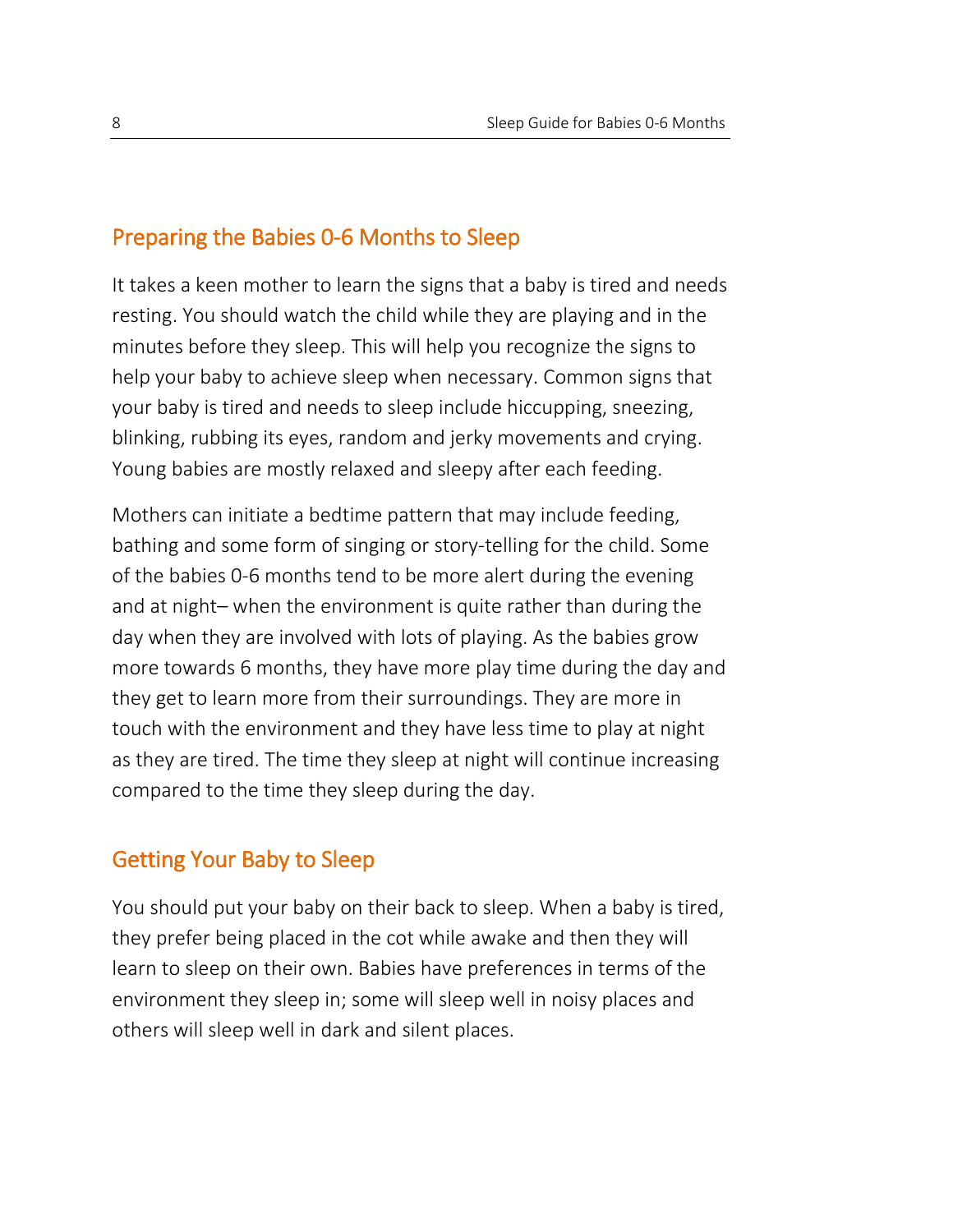You have to watch your baby to know what it wants. To settle your baby to sleep:

- $\alpha$  Have constant noise like humming or family conversations or even singing which relaxes the baby to sleep. You can also try vibration noise, often called white noise and see if it works for your baby.
- **S** Most babies enjoy being swaddled and will start to enjoy their arms out after 8-12 weeks.
- $\infty$  Do not put a hat on your baby to sleep at night.
- $\alpha$  Settle baby in the cot on their back or side, use patting or rocking and as you slow down they will calm down. This relaxes them to sleep.
- $\alpha$  Rock the baby in its pram or crib for some time and let him sleep. Try to avoid rocking in your arms. Babies under 6 months prefer when the mother or carer stays with them before sleeping.
- $\alpha$  Check that the room temperature is cool before you leave. You can regulate the babies clothing and covers to ensure that your baby is comfortable. You should also ensure the baby is not wrapped too tight and can move their arms.
- $\alpha$  Some babies under 6 months may prefer sucking a dummy while other like a massage before sleeping.
- $\alpha$  Ensure that you follow a similar sleeping pattern every day or night, this will help your baby gets used to the pattern quickly.
- $\alpha$  A soothing voice and calm talk works miracles in getting babies under 6 months to sleep.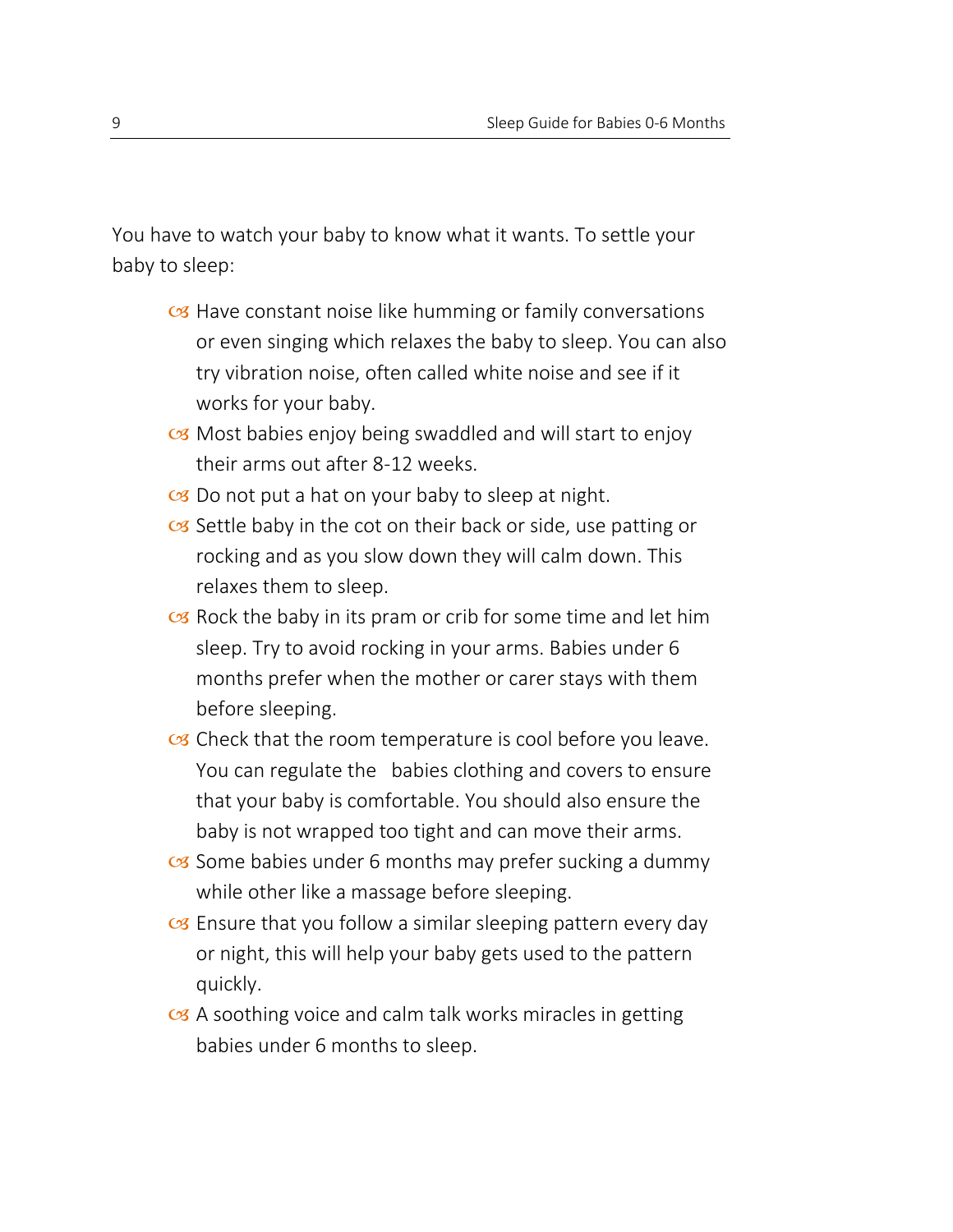## **Sleep Guide for Babies 6-12 Months**

Most babies 6-12 months are able to sleep through the night without many wakeful periods where they may require your attention. At this age, babies can distinguish between different times and know that night time is sleeping time. They tend to sleep more during the night and less during the day. They have learned a lot and they stay active interacting with the environment more. Sleep between 14-16 hours per day is enough. They may sleep for 10-12 hours during the night and the rest is for naps during the day. Some however tend to sleep more.

Babies 6-12 months after learning to interact with the environment can tend to stay awake sometime during the night as they engage in different activities that keep them alert like leg and arm movements. The baby may wake up for one feed and then sleep again. However as earlier mentioned, the baby gets used to sleeping throughout the night. Babies tend to like a feed before sleep. You can introduce a [dream feed,](http://www.saveoursleep.com/free-reading/dreamfeed/) ensuring that they do not fully wake and even breastfeed them. Note that repeating the pattern every night makes your baby get used to it.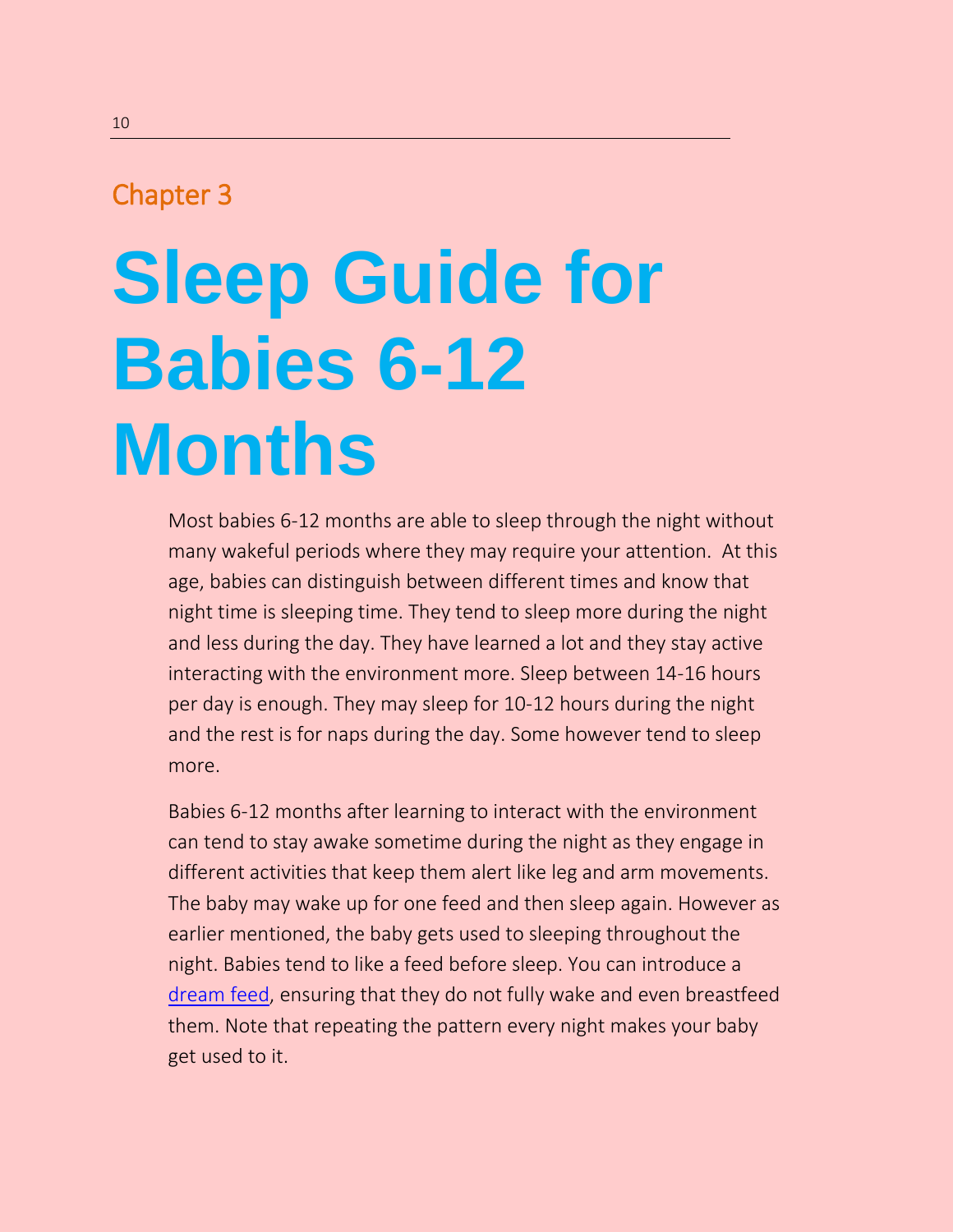### Preparing Your Baby 6-12 Months for Sleep

The 14-16 hours a day that your baby sleeps consists of morning and evening naps and around 10-12 hours at night. It is good to note that babies are susceptible to a number of diseases including ear infections, bronchiolitis, coughs and sore throats among others. The baby also starts teething. These infections affect the sleeping patterns of your child and once they are better, you have to manage the baby's sleeping pattern again.

To prepare your baby for a good night's sleep, ensure that your baby gets enough sleep during the day. Start with making their mealtimes regular and have snacks during different times of the day. The baby should also be allowed to engage in lots of activities during the day. This can be enhanced by letting them crawl and encouraging healthy stimulation. This will make the baby tired and she will be able to sleep better through the night. Once the baby is tired, she will sleep early and the instances of waking up for feeding will reduce.

Babies 6-12 months have started recognizing faces, sounds and objects. Once a baby recognizes voices, some musical tones like lullabies will soothe her to sleep. At this point, you should minimize the amount of activity that the baby is involved in. This makes the baby relaxed and leaves her with the option of sleeping. It is important to use the same sleeping pattern for your baby to ensure they get used to it.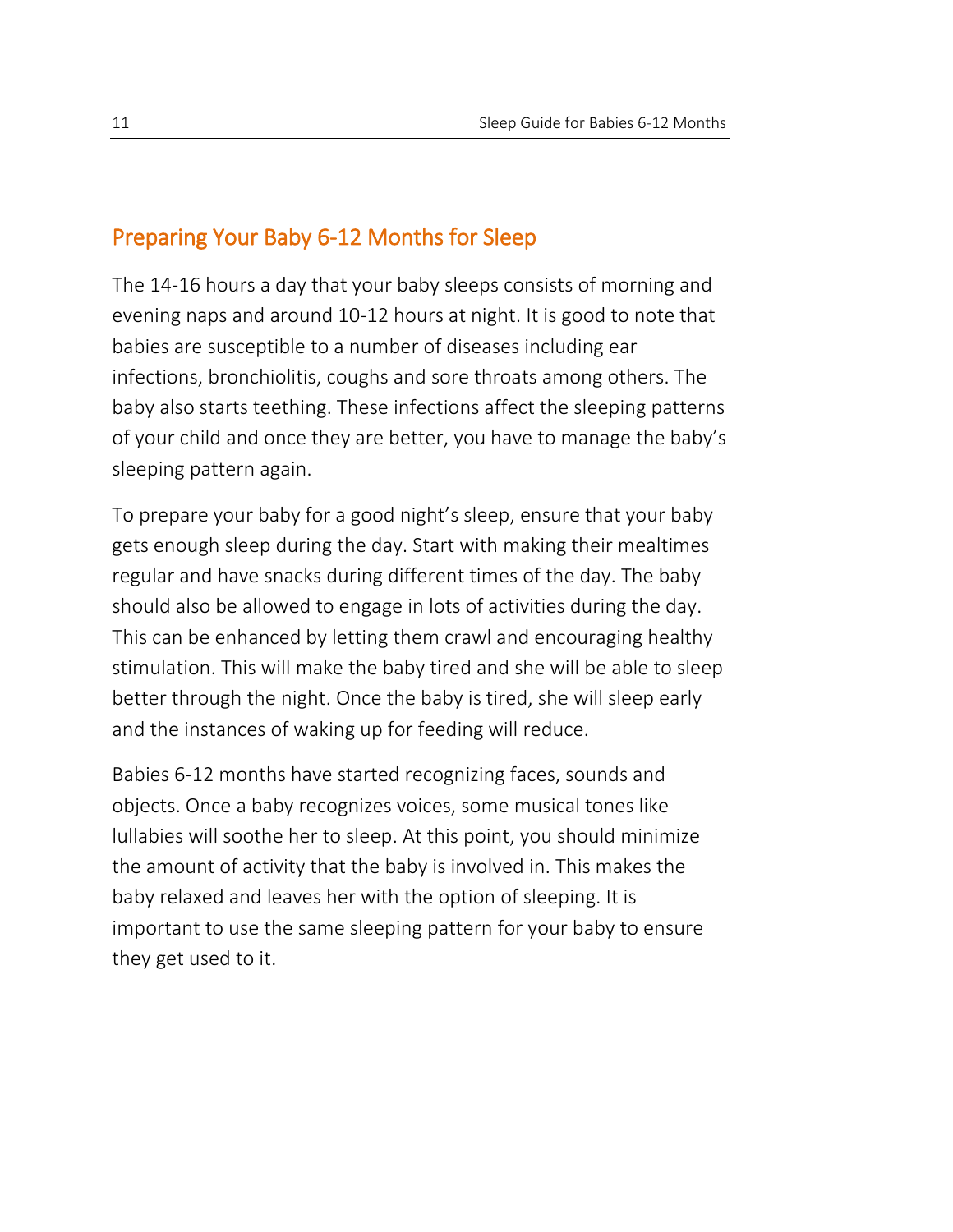#### Settling the Baby to Sleep

If the baby has shown signs that they are tired and needs to sleep, you should take them to bed immediately. The baby may start staring, rubbing their eyes and eventually crying. Continue soothing the baby with songs or sounds that they like and put them into the cot. Most babies 6-12 months like seeing someone they know close to them as they fall asleep. Stay with them and continue with a constant lullaby until they sleep. Cover them lightly ensuring that they are not too hot or cold to ensure their comfort. Note that babies 6-12 months with an ailment may sleep less or more depending on the ailment. They may also have several instances of wakeful nights. Soothing them accordingly comes handy.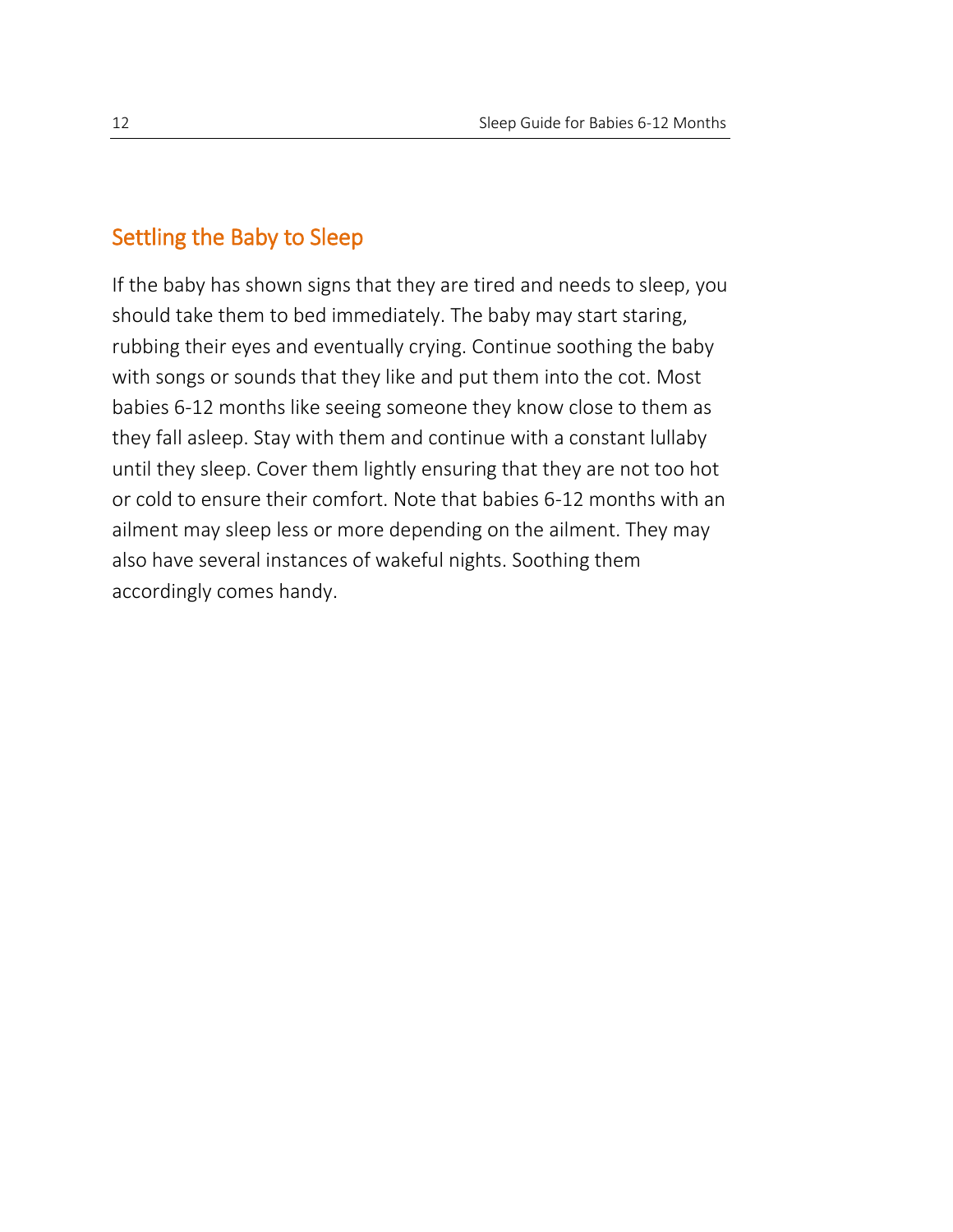## **Sleep Guide for Babies 1-2 Years**

#### For how long should toddlers 1-2 years old sleep?

There is a big difference between getting enough sleep and getting quality sleep. Getting enough sleep means that your child was able to achieve the right amount of sleep required for their age. Quality sleep, on the other hand talks about whether your child feels comfortable the whole time that they are asleep.

Getting enough and quality sleep will help your child's growth and development physically and mentally. As your toddler grows up, the sleeping time reduces and they are involved in more activities throughout the day and sometimes at night.

Toddlers of 1-2 years will sleep for 12-14 hours a day. Due to the activities that they are engaged in daily, they will show signs of drowsiness and will achieve sleep easier. If the child had more naps during the day, they tend to stay awake at night where they engage in different activities on their own.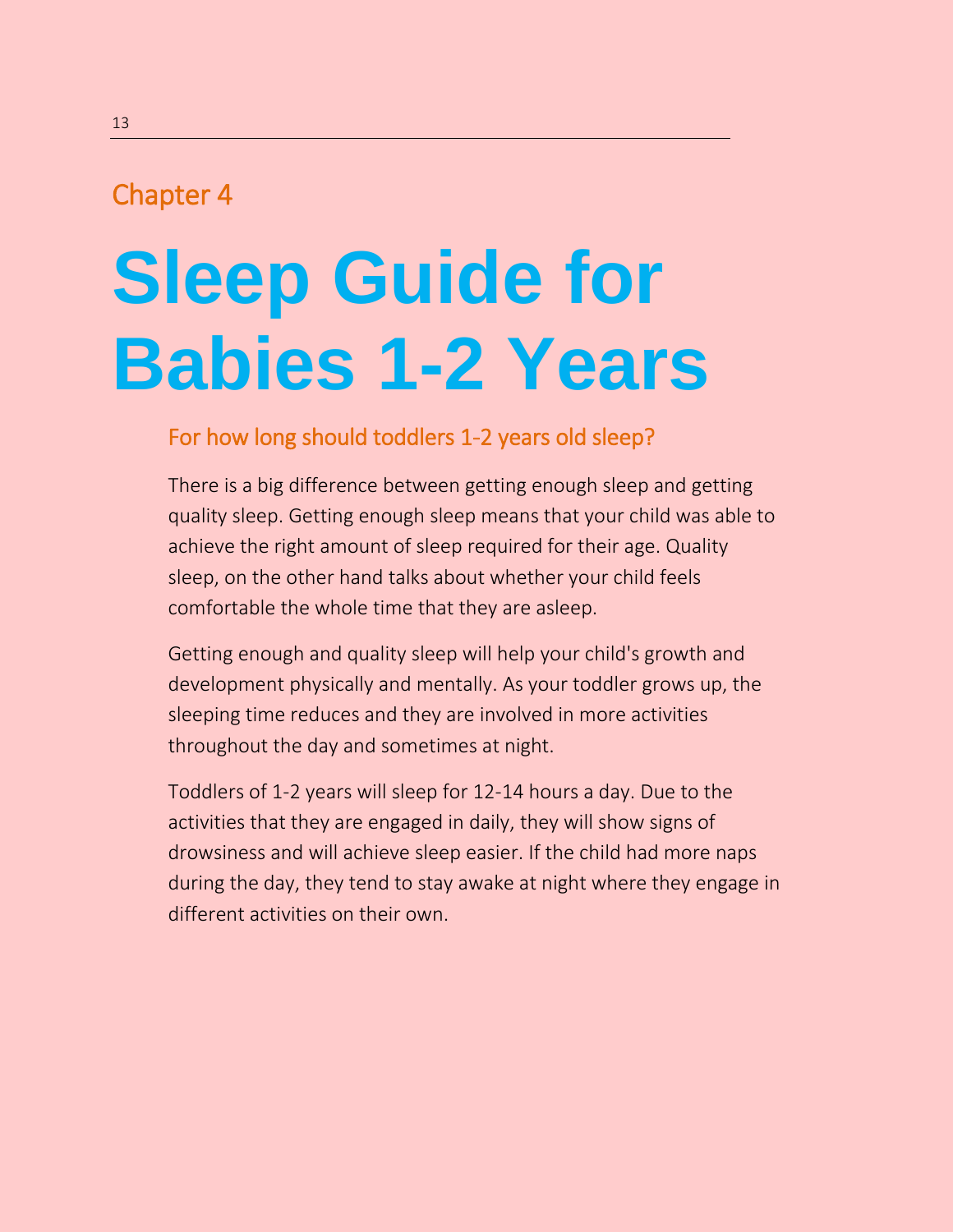#### Preparing Toddlers 1-2 Years to Sleep

In most cases, a child can get sleepy after feeding. So it is ideal to prepare them for a nap after they feed in the afternoon and at night. As a parent, you need to find a cue that shows when your child needs to sleep, e.g. rubbing the eyes, being irritable, or such.

Once your toddler is showing these signs of sleepiness, prepare them to sleep. Try some activities that don't require moving a lot like looking into picture books and listening to constant sounds or music.

### Settling the Baby to Sleep

If you have established a settling pattern that works for your child, continue with it. If you are planning to change the sleeping pattern, keep in mind that it may take long for your child to adapt to the new pattern so you need to be patient. Common ways of settling toddlers of 1-2 years include bath, cuddling, listening to songs. Ensure that you put your child into their cot while they are still awake so they will get used to the sleeping time and to their cot as well.

Patting the toddler slowly may help her fall asleep. You can do this by sitting on a chair beside their cot where they can see you close by. They will get used to this pattern and you can reduce the timing and frequency of patting them to sleep as time goes on. Make sure that they are comfortable in the cot – sheets are properly tucked into the sides and no other stuff inside the cot that might disrupt their sleeping like large toys.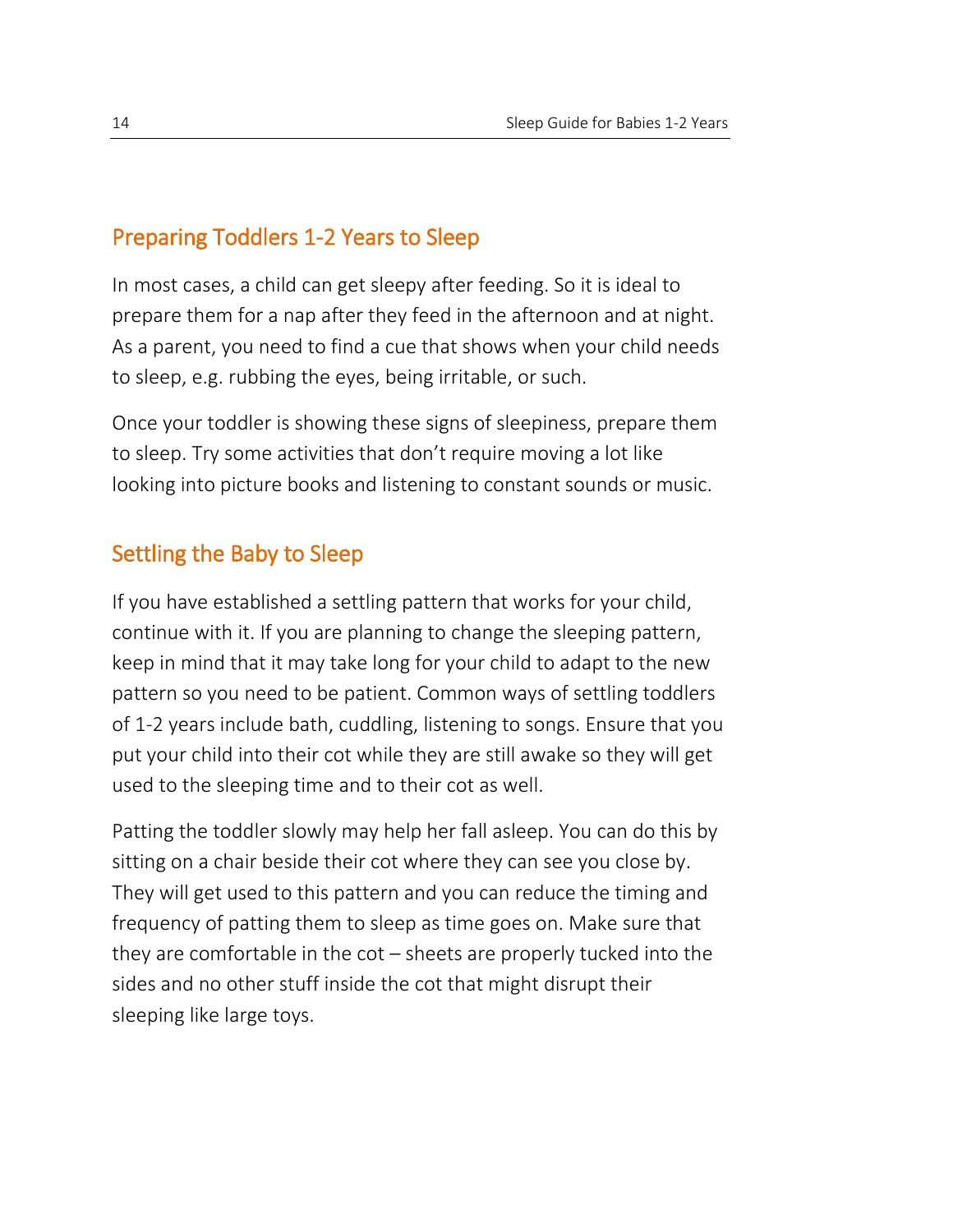As your child grows towards two years and they are used to the sleeping patterns, you can gradually adjust them so you will reduce the time that you have to soothe your child. Eventually, when they are ready to sleep, you can just soothe them a little and you can leave them to sleep. Toddlers of 1-2 years learn fast but changes should be gradual.

Sometimes, while getting into sleeping mode, your child might cry when they notice that you are not in the room with them. Separation anxiety gets the better of children and they may wake up and cry at night. They may also be having light period of sleep and a slight noise wakes them up. Discomfort such as teething and ear ache may also wake the child. Rocking your child in bed and gentle reassurance will assist your child back to sleep. Sometimes, the child needs the assurance that there is someone nearby and they will fall back to sleep immediately.

The next chapter talks about how to help your toddler cope with separation anxiety.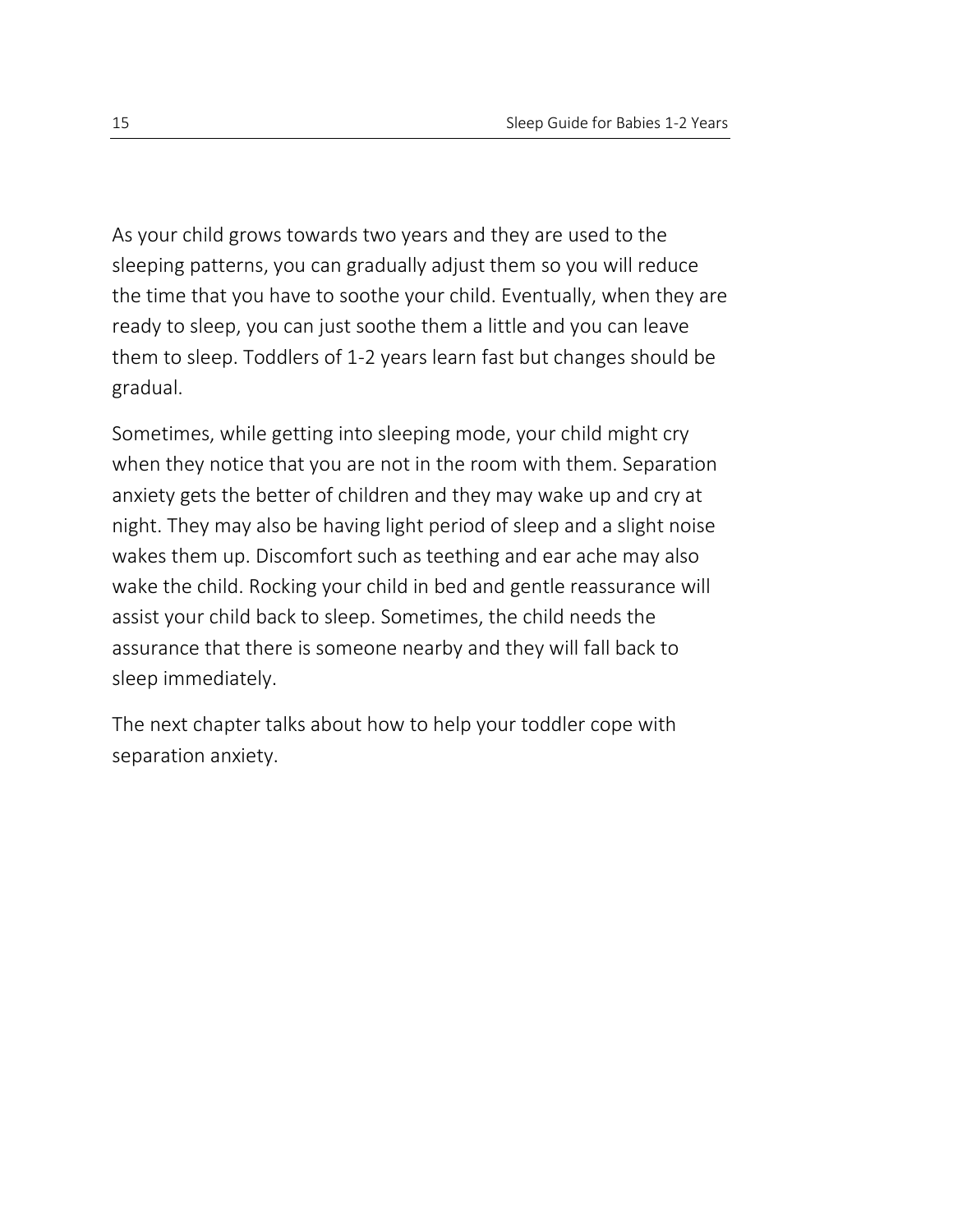# **Helping Your Child Cope with Separation Anxiety**

Does your toddler have separation anxiety? Like when you walk out of the room for a while he will start crying, kicking and screaming?

Many parents also experienced what you're going through right now. Your child might be acting that way because for nine months, he stayed inside your tummy where it feels safe and warm. He has always been attached to you and being outside, in an unfamiliar environment, can make him feel scared and confused. As a mother, it is your duty to help them learn how to adjust with their new surroundings and get used to it.

Here are a few tips on how you can teach your child independence:

1. Start out small. Allow your child to play in the living room as you go to the next room (which has to be in eye view) to do a certain task such as folding clothes.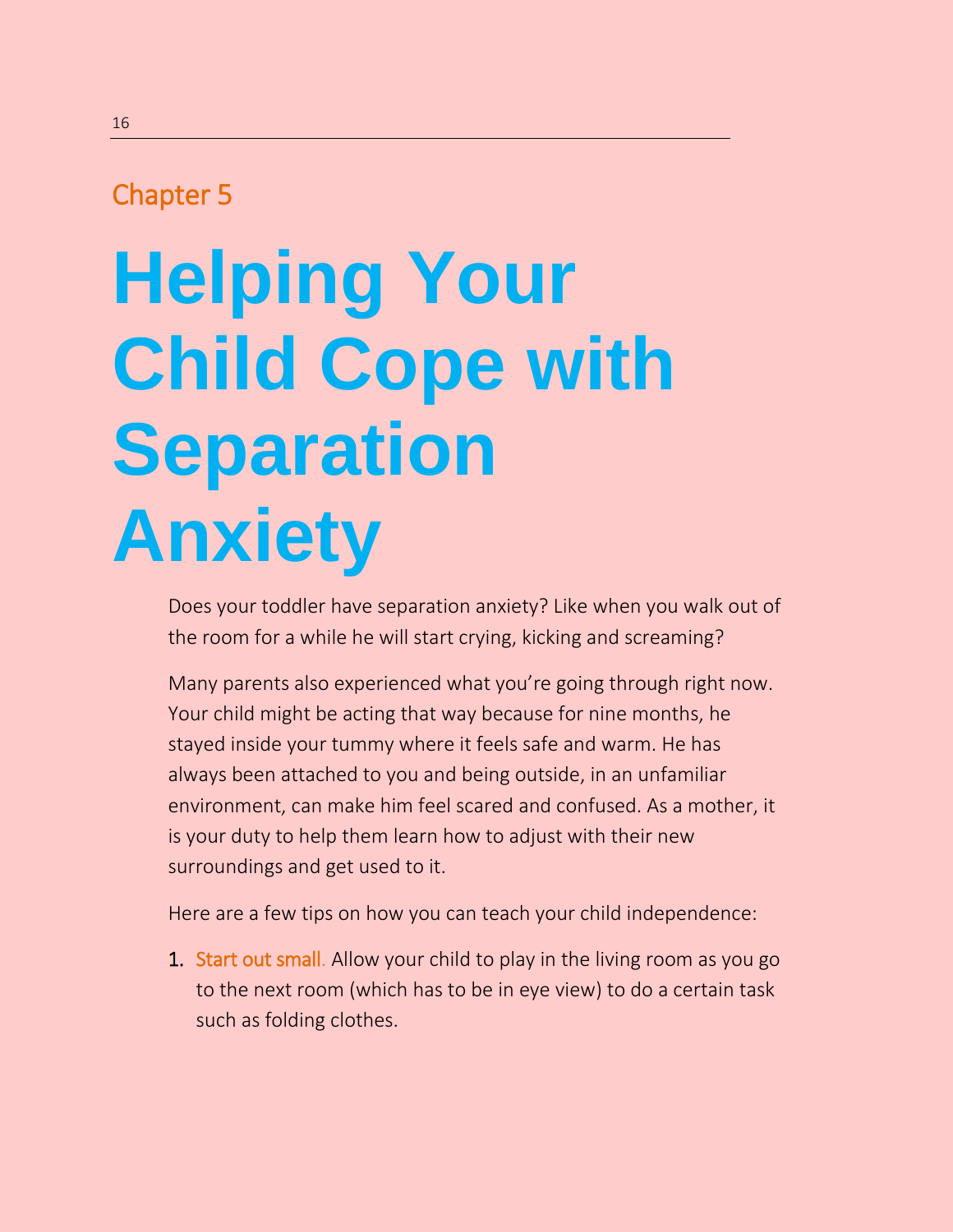Make sure you are keeping eye contact with him. Speak in positive way and use reassuring words. The first time may not work, but just keep on trying it over and over until they get used with you being in the next room while he plays on the other one.

- 2. Stretch the time being gone. When dad or another caregiver comes home, go and take a shower or soak in a nice bubble bath. Reassure your baby that you will be back. Never sneak away from your child because this will leave a bad coping skill with him and think that you are never coming back.
- 3. Wait for 15 to 20 minutes before showing your presence to the baby. Hug your child and let him know that you missed him. Let him feel that even if you left his side, you will always get back to him. After you do this a few times and your child gets used to the idea of you being gone for that short span of time, try going to the store for a longer period of time.

You can continue to stretch each trip until you feel comfortable with the time you are being gone, for example if you are trying to build up to a night out of town with your significant other.

Taking things slowly will help your toddler overcome separation anxiety with much less tears and heartbreak and it will reduce your stress as well. Your baby will continue to grow his independence from you and will soon love his newly found freedom of spending playtime with dad, grandma or grandpa, and other relatives and friends.

If you think you are getting nowhere after a few trials, you can always ask for advice from your relatives and friends who have gone through the same situation. Talking or consulting with a professional might also be helpful for you.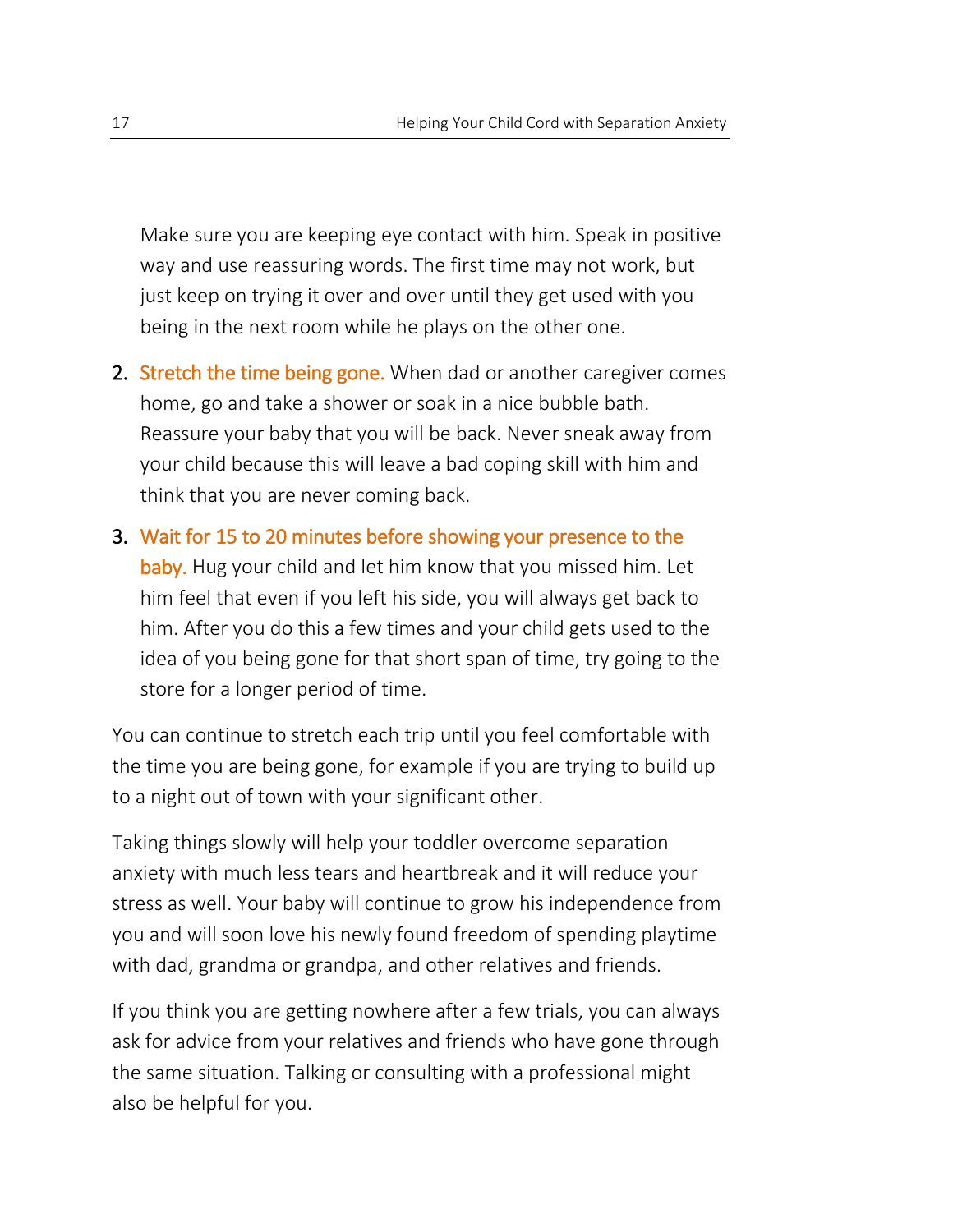## **Sleep Guide for Toddlers 2-5 Years**

Determining the ideal sleeping hours for your kids can be very challenging whether you are a new parent or an existing one. Unlike adults, toddlers cannot set themselves up for sleep so it's up on the parents to help them get the right amount of rest to guarantee a healthy lifestyle. Getting your kids to sleep more as required will also provide you with more time to do other household chores like preparing food for the family and doing the laundry.

### Documented Facts about Toddlers 2-5 Years

Toddlers 2-5 years require a total of between 11 and 14 hours of sleep time to avoid any anxiety or other related disorders that are closely linked to sleep deprivation. It is also critical to understand the common misconceptions that come with the sleeping methods for this age set.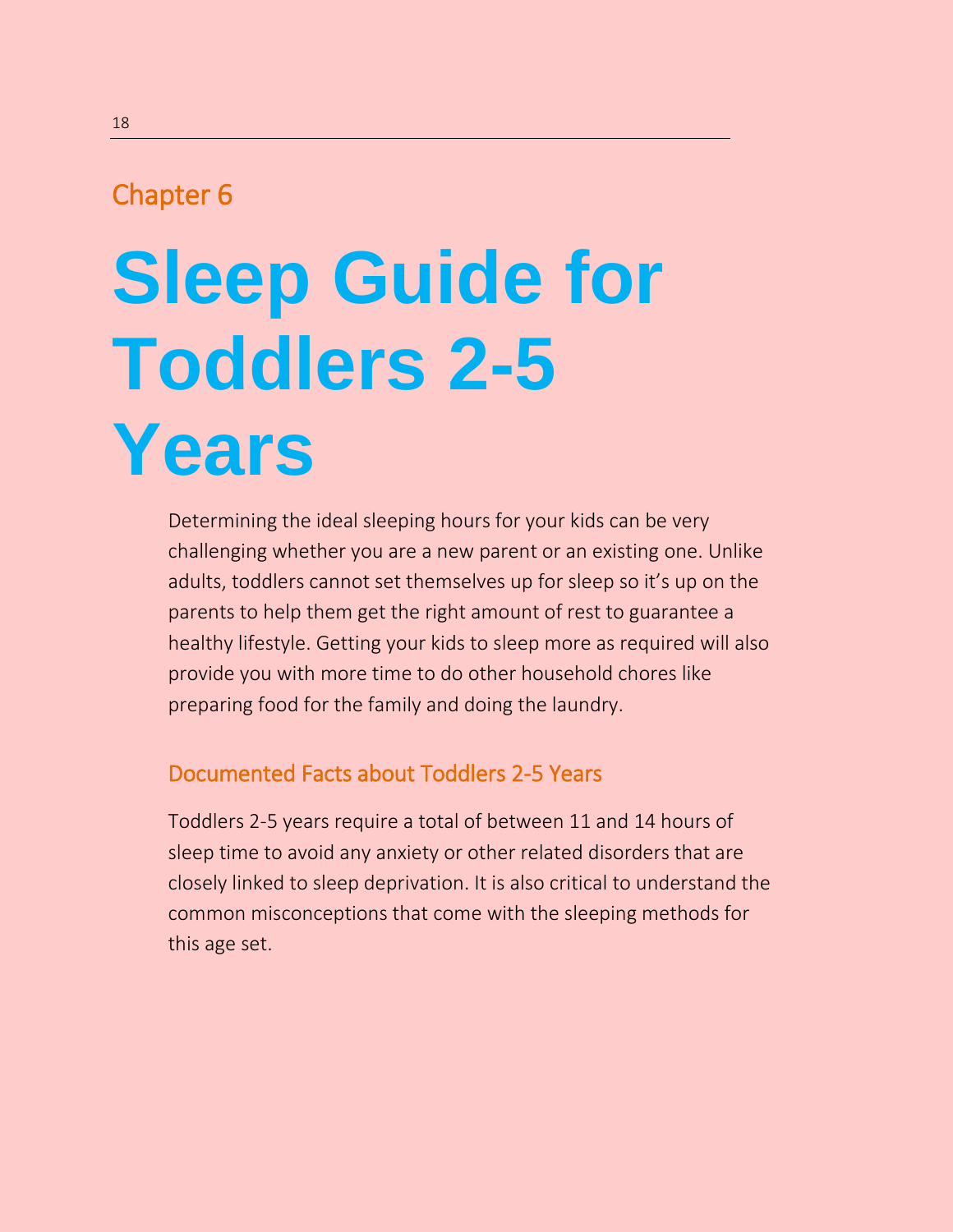Children should not be taken to bed when they are fully asleep but rather when they are drowsy. Doing this allows your kids to form a habit of going to sleep on their own when they feel sleepy. And letting them have a nap during the day, coupled with a good night time sleep will help them become less irritable and will provide them more energy to engage in many activities.

Down-time or Quiet time before sleeping time might be helpful for your kids to fall asleep on time. This down-time could include a light snack, taking a bath, putting on some warm clothes, talking to the child before he or she sleeps, ensuring that all is well and leaving them to sleep on their own.

During this period, turn off any form of entertainment such as the television, that might keep them awake. The room should also be at the right temperature and the lighting should not be too bright to make them more comfortable.

Sleep is a fundamental need that can aid in the well-being and development of toddlers and facilitate sharpness, memory and execution. Parents should look out for common concerns that prevent the kids to sleep properly and address them as soon as possible. These common sleeping problems include any school related issues, new siblings, any family concerns, children are more perceptive than we think and can often be anxious over something we did or said that never seemed significant to us.

Turning off the television or iPad before lights out mainly with children of ages 4-5 years can really help your child settle.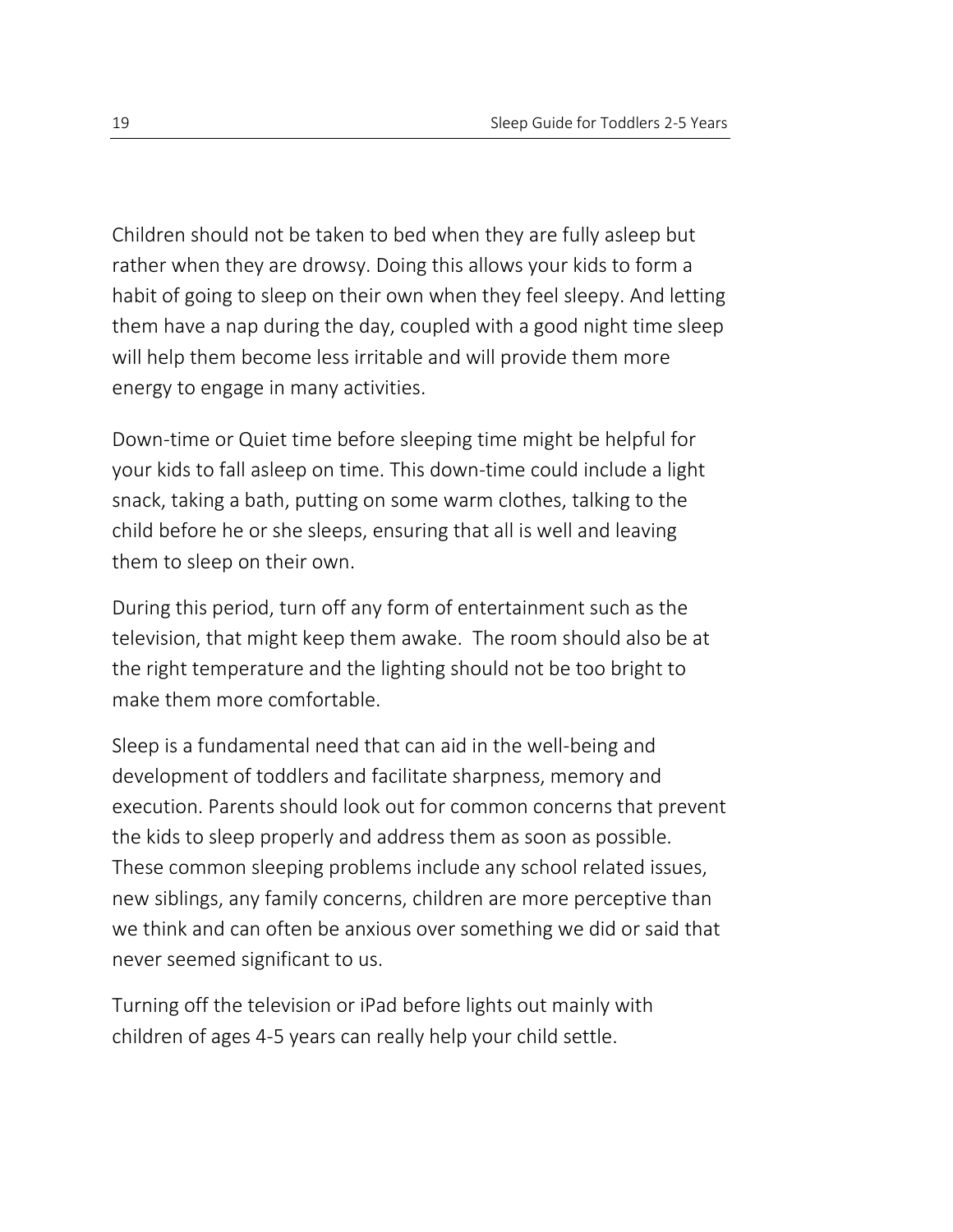## **Sleep Guide for Newborn Twins**

Having a new baby can be a bundle of joy but it's even more wonderful to have twins! While that may be so, taking care of them can be quite demanding. What you may not know is that twins often have differing times of sleep, which can be very tricky if you haven't mastered the psychology behind it. But that shouldn't worry you at all and here are some tips to help get your newborn twins to sleep better.

### Other Combinations to Ideal Sleeping Guide for Twins

Before we discuss further, it is important to understand what the newborn twins require to be in the right routine of sleep. Feeding the babies at the same time can help them become drowsy at the same time. One good idea is to let them share a crib not only for the biological features they share but also because they tend to feel more comfortable and safer as they feel as if they are still in the womb.

Start with a bedtime routine. This sets a consistent time of when to sleep. Use a Feed-Bath-Feed routine and in their bedroom, use warm, low lights to calm them.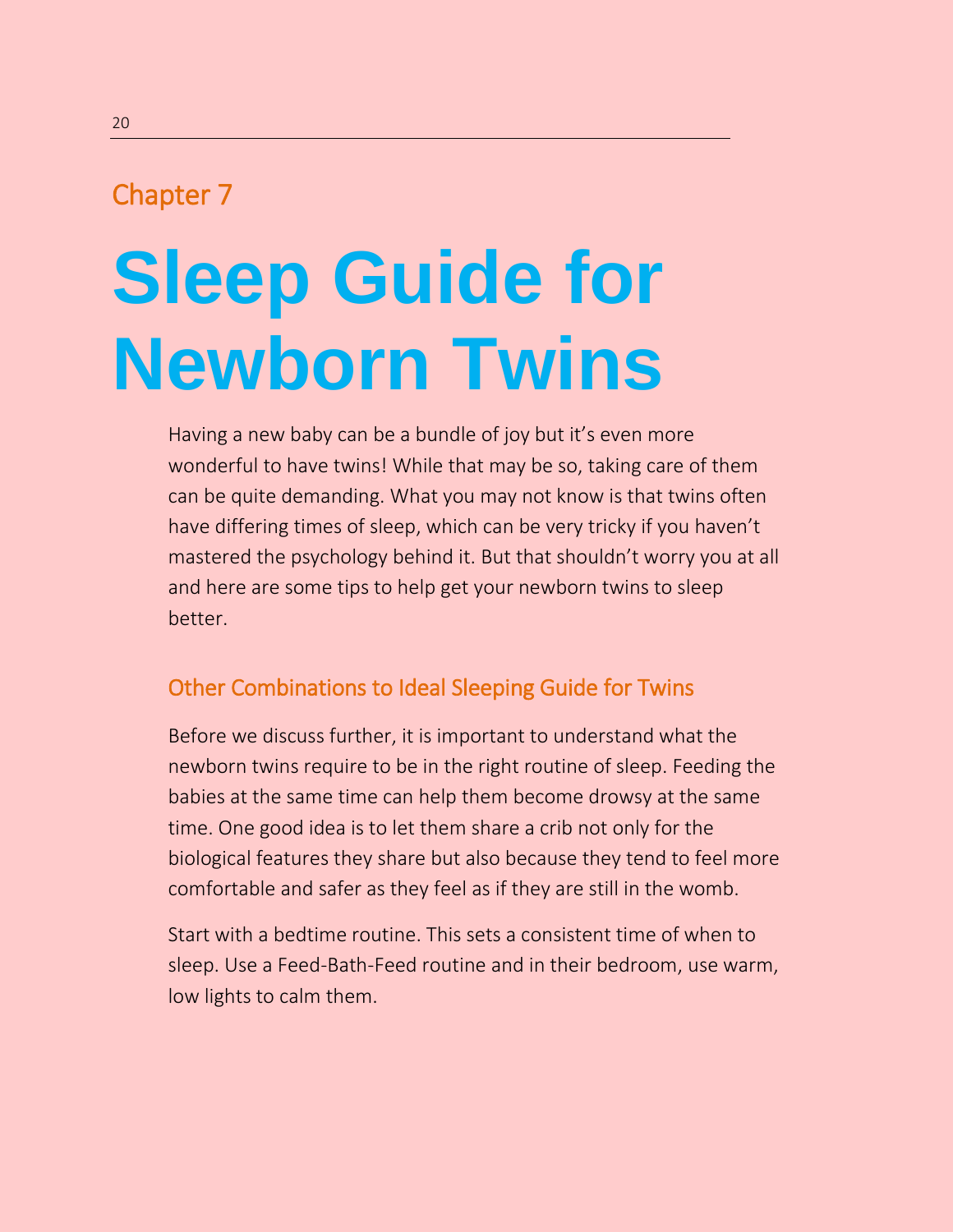The most challenging scenario is when one baby is not ready for sleep and you have to make sure that the others sleep time is not disturbed, you can however decide to put them in bed at the same time regardless of their different sleep patterns. With time, both will find themselves sleeping and waking up at the same time.

If it's time to feed them and one baby is still sleeping, you can either feed the one that's already awake or wake the other sleeping baby and feed them both. If they are not in sync in regards to sleeping durations, you may have to switch to 'individual' baby routine where you treat each baby based on their various characteristics for a time.

Once again, try as much as possible to create a nighttime and day sleeping routine for your newborn babies. The cries of one baby may put the sleep needs of the other baby at risk and for this reason, ensure you play some games with them both, cuddle them, feed them and bath them at the same time. This creates a routine that they will most likely conform to.

Essentially, newborn babies should be trained into knowing the different time zones of day and night. What this means is that, if it is daytime, take them outside the house and let them sleep in different places. As the day progresses, they tend to get weary and sleepy, which is further encouraged by good feeding and bathing. The end result of this is uninterrupted sleep during the night hours.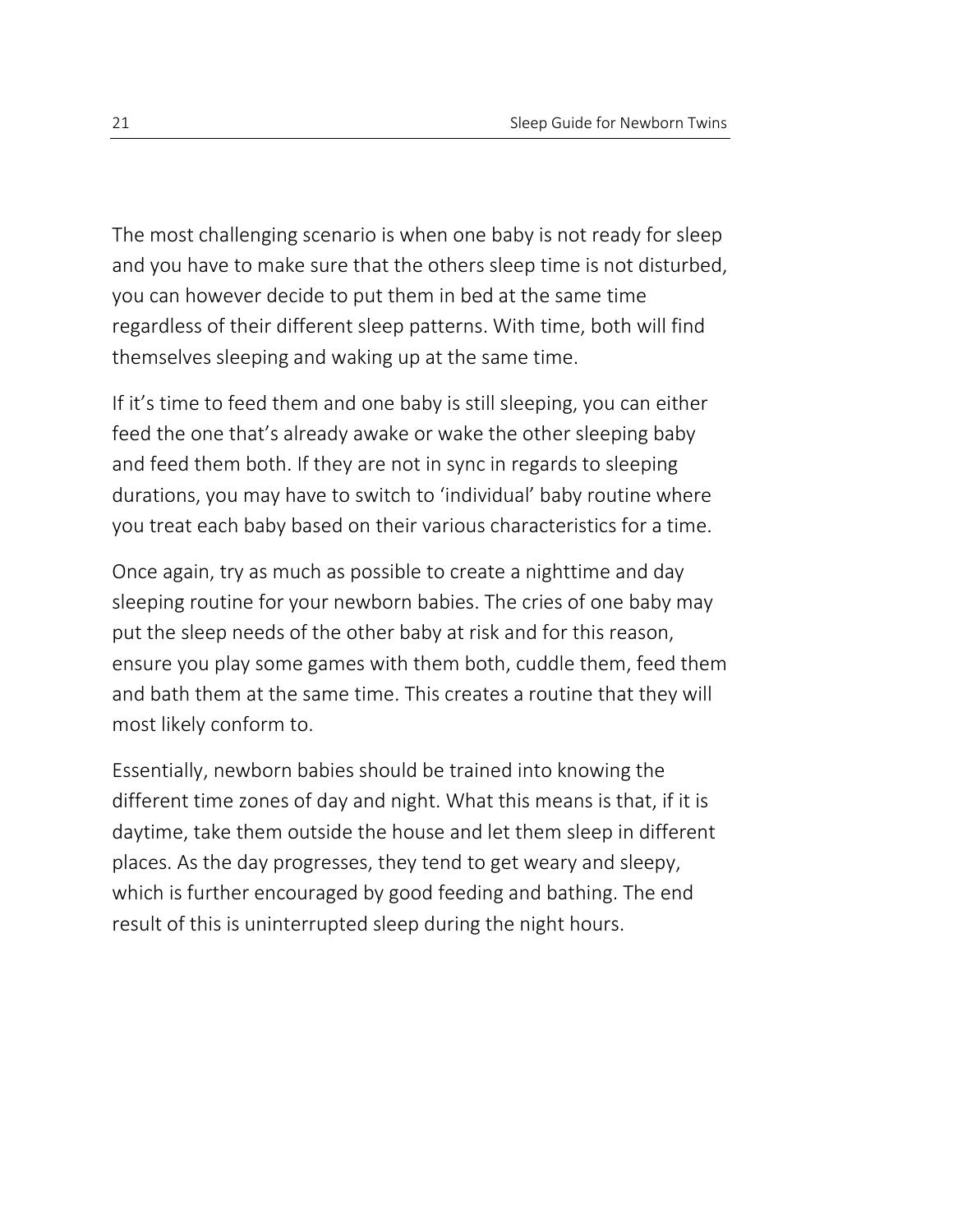Generally, having twins requires having a person to assist you either your partner or a relative. The idea is to take care of them as you perform other duties in the house. The ultimate goal is to let the twins share the presence of each other, create a similar sleeping pattern for both if possible, and you sleeping when they sleep to compensate for the time usually lost when attending to them. The main objective here is to try and train your babies into sleeping routines, which can be achieved by tracking their sleeping behaviors with a timer and putting them together to regulate their temperatures and bedtime cycles.

Make sure your newborn babies are feeding every few hours; and warm; as hunger and warmth can be the main reasons they wake up every now and then.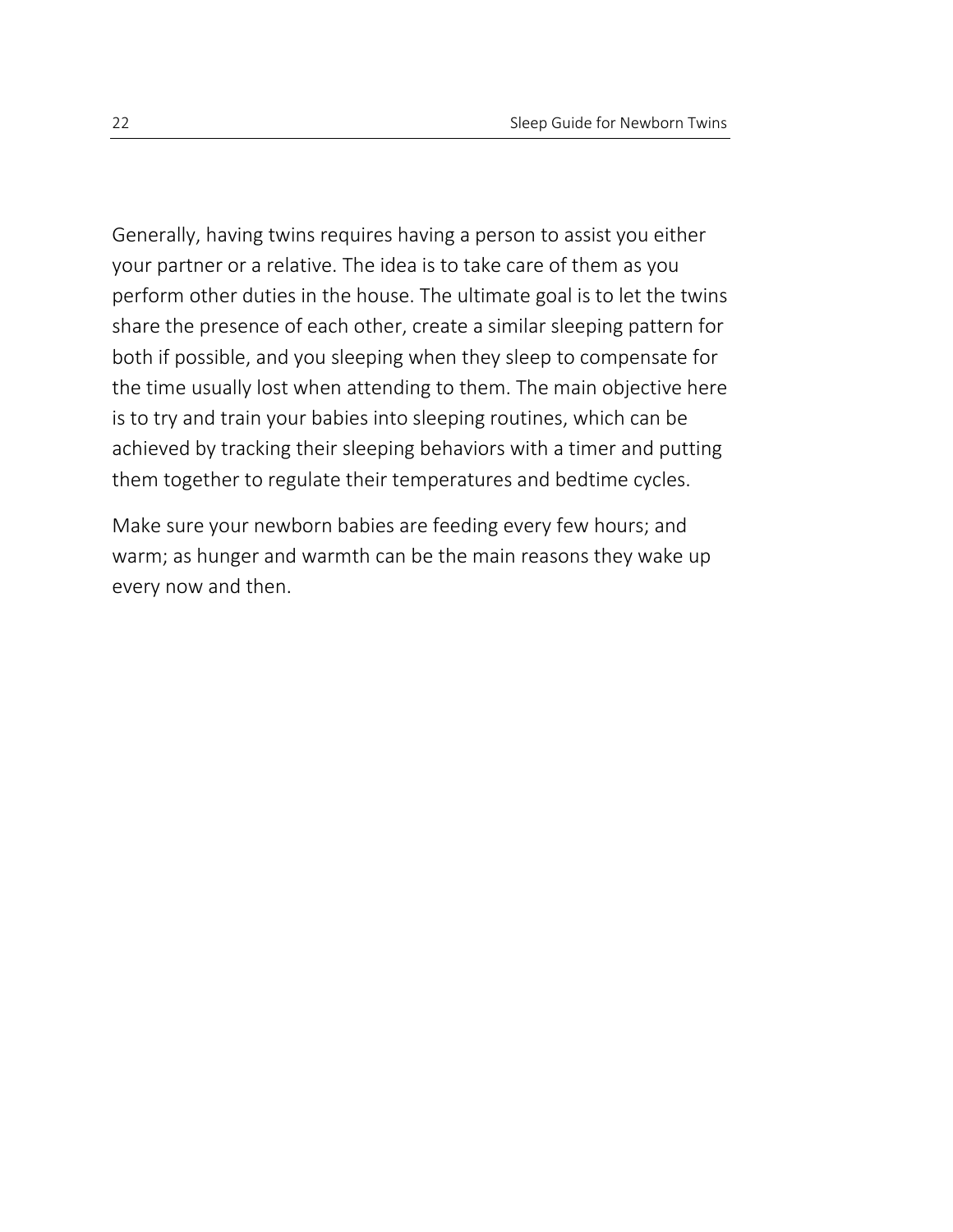# **Manage Toddler Sleep When New Baby Arrives**

The arrival of a new brother or sister can be quite interesting for your toddler but it may also cause anxiety when your toddler worries about the shifting of attention from her to the new bundle of joy. This can also cause regression and sleep interruptions. Undeniably, parents need to be in high alert in terms of managing the two so as to avoid cases of sleeping disorders for the older child.

### Behaviors Associated with Sleepless Toddlers

Some of the psychological behaviors in this regard are such as temper tantrums, or regress which is further coupled with childish and retrogressive behavior where the older baby asks for baby items such as pacifiers and so on. This mostly come in the midst of attending to the newborn and can be quite annoying although it requires a lot of patience. The older baby may often wake up at every cry of the little one, sometimes because she thinks of helping the parent or at times as an opportunity to get the attention.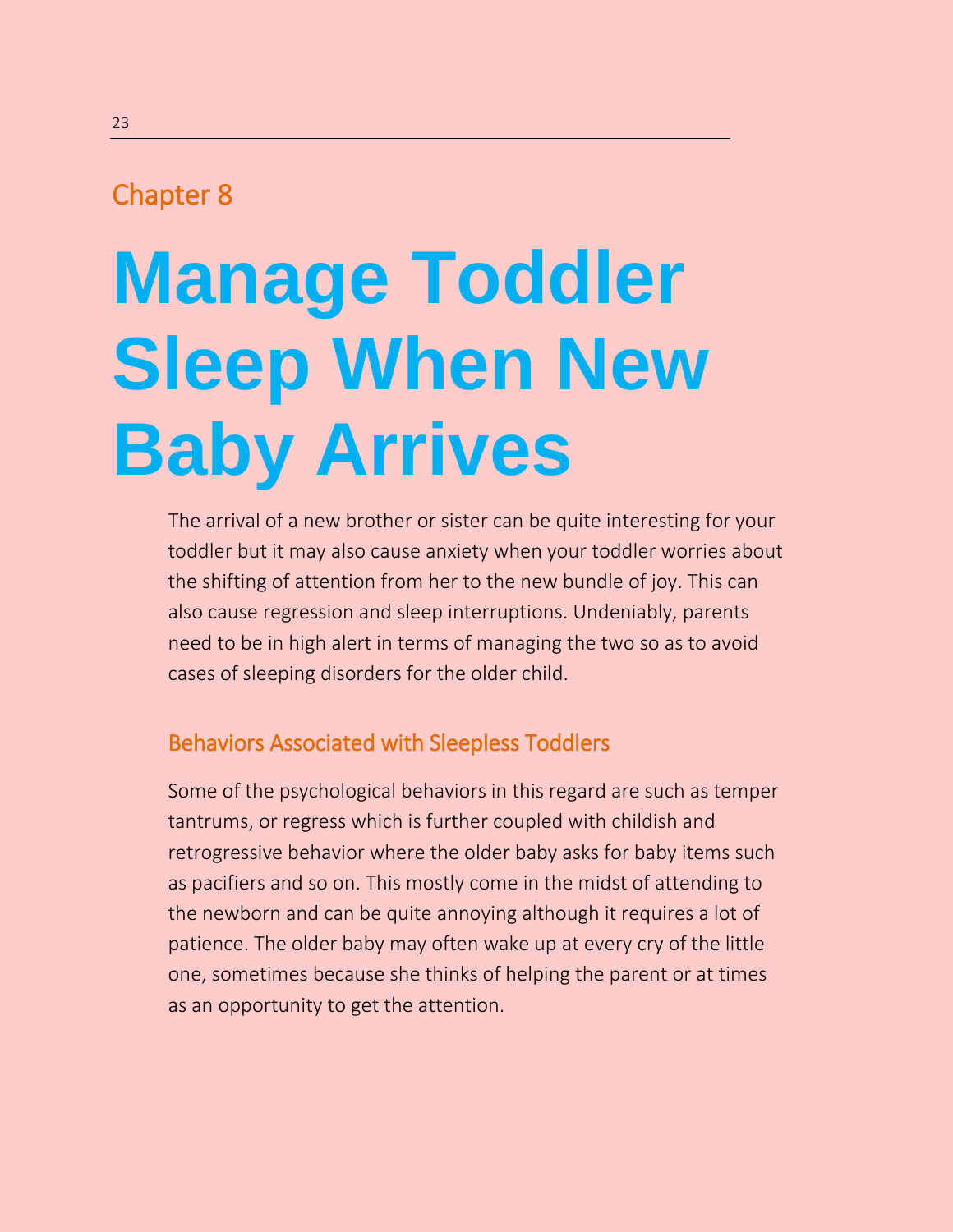Owing to sleep deprivation that is bound to take place during the first months upon arrival of the newborn, the toddler is likely to lose a lot of naptime as a result of the reasons mentioned above. In that case, you can substitute her naptime during the day to compensate or engage her in lots of play during the day such that she will be extremely tired after playing; the cases of waking up in the middle of the night will then be minimal. Nevertheless, you can adjust her evening meal times to about 5-6 PM so that she can sleep earlier than the little baby.

Children are also likely to sleep well based on the treatment given to them before they sleep. Consequently, you can read a story to her as you nurse the other newborn to make her feel special in a way; a settled mindset can really encourage comfort, less anxiety, stress and therefore better sleep.

If your older child is co-sleeping with you, please don't kick her out of bed to make room for the new baby! Keep the baby in a bassinet near the bed, or in a co-sleeper sidecar adjacent to the bed, but don't add to the older child's feeling of dislocation. This will help your toddler sleep. Try to make the transition before the birth of a sibling. Do it at least 2-6 months before the birth.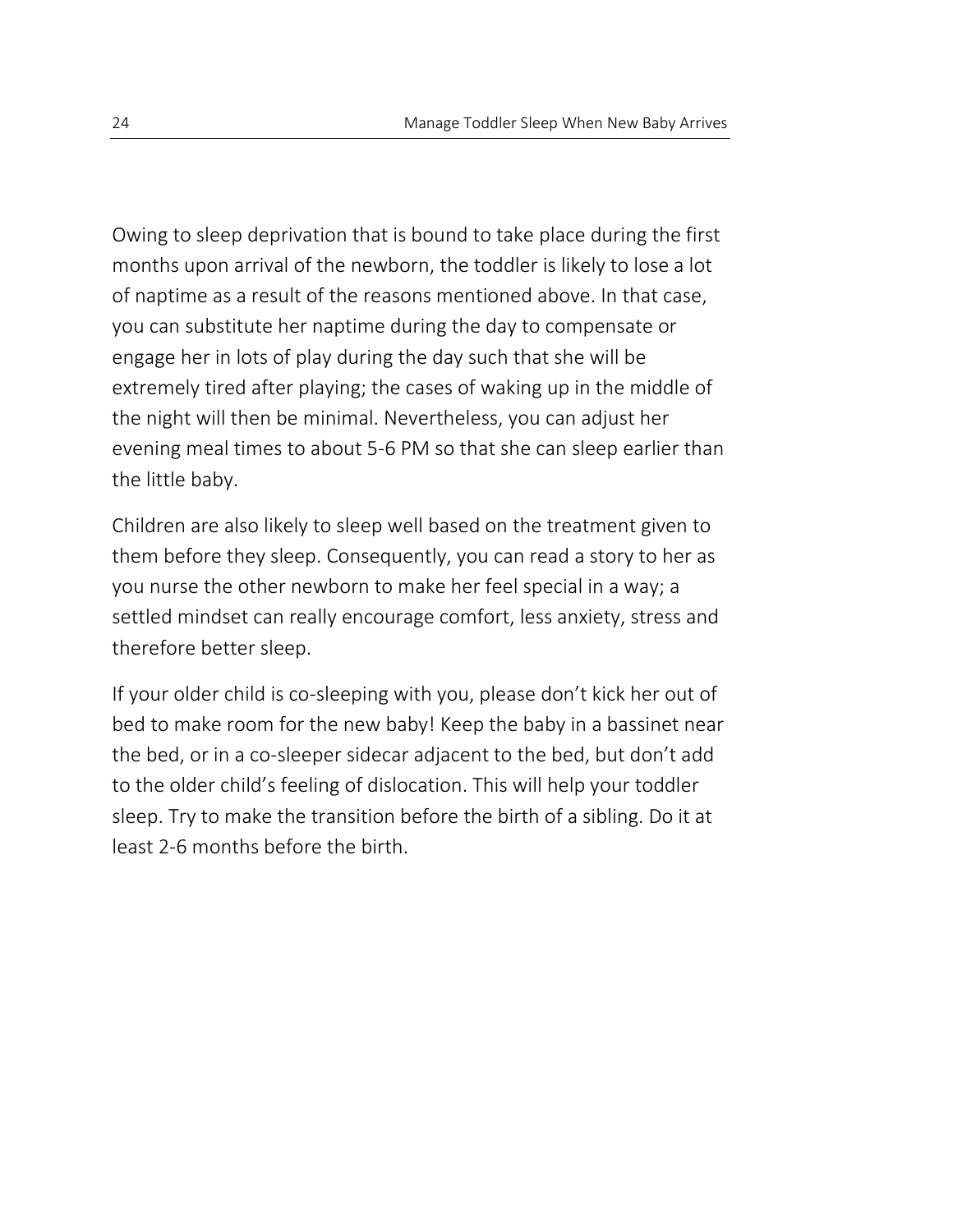The most vital thing to know about toddlers is to be consistent with discipline and the sleep time that you've set for them. And because you are busy with the other little one, you can make a time chart that you try to conform to and remind the older child constantly when it is time to sleep at least 45 minutes before. You can also let them read a story book in their bed to avoid cases of constant interruptions and have enough time to manage the little baby. Also make sure that your toddler is not engaged in a busy activity just before bedtime.

### Keynote in Regards to Toddlers

Good sleeping habits are helpful for developing the brain and preventing complicated health conditions such as obesity and anxiety. As explained further by the American Academy of Pediatrics, children who do not sleep enough do not concentrate well. What every parent needs to really understand is that do not give in to children's demands easily; the more they realize you are not giving in to them, the faster they get into the sleeping program you've set up for them.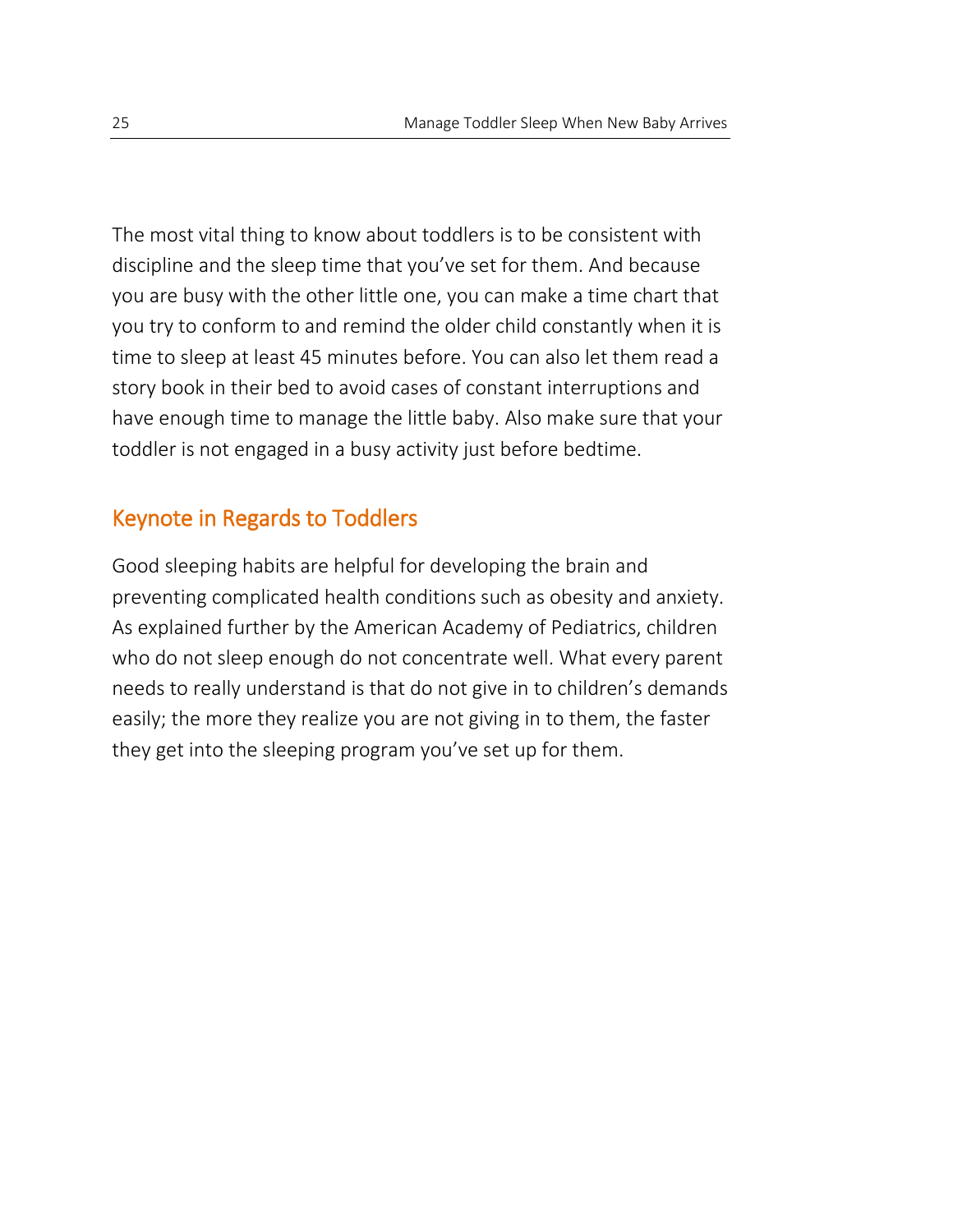## **More Sleep Tips for New Parents**

The joy of having your first baby is certainly special and worth celebrating for. With this new addition in the family, you and your partner's life will never be the same again, including your sleep routines.

Lack of sleep is one of the first things you would have to deal with as a new parent. Your baby's sleeping and eating schedules are not the same as adults and you will have to wake up a few times in one night for the first few months, just to feed your newborn or change the diapers.

If you are starting to feel overwhelmed, here are some tips that you can try out to help you get enough sleep as well as to maintain you and your partner's sanity and well-being:

#### Tip#1: Take Turns in Attending to Your Baby's Needs

When your baby starts crying at night while you're sleeping, both of you will generally wake up, even if only one of you will actually get up and attend to your baby. However, in the first few weeks, you and your partner might get up each time your newborn cries and this will lead to lack of sleep for both of you. The best plan is to take turns in waking up and attending to your baby so both of you will have a chance to sleep a few more hours.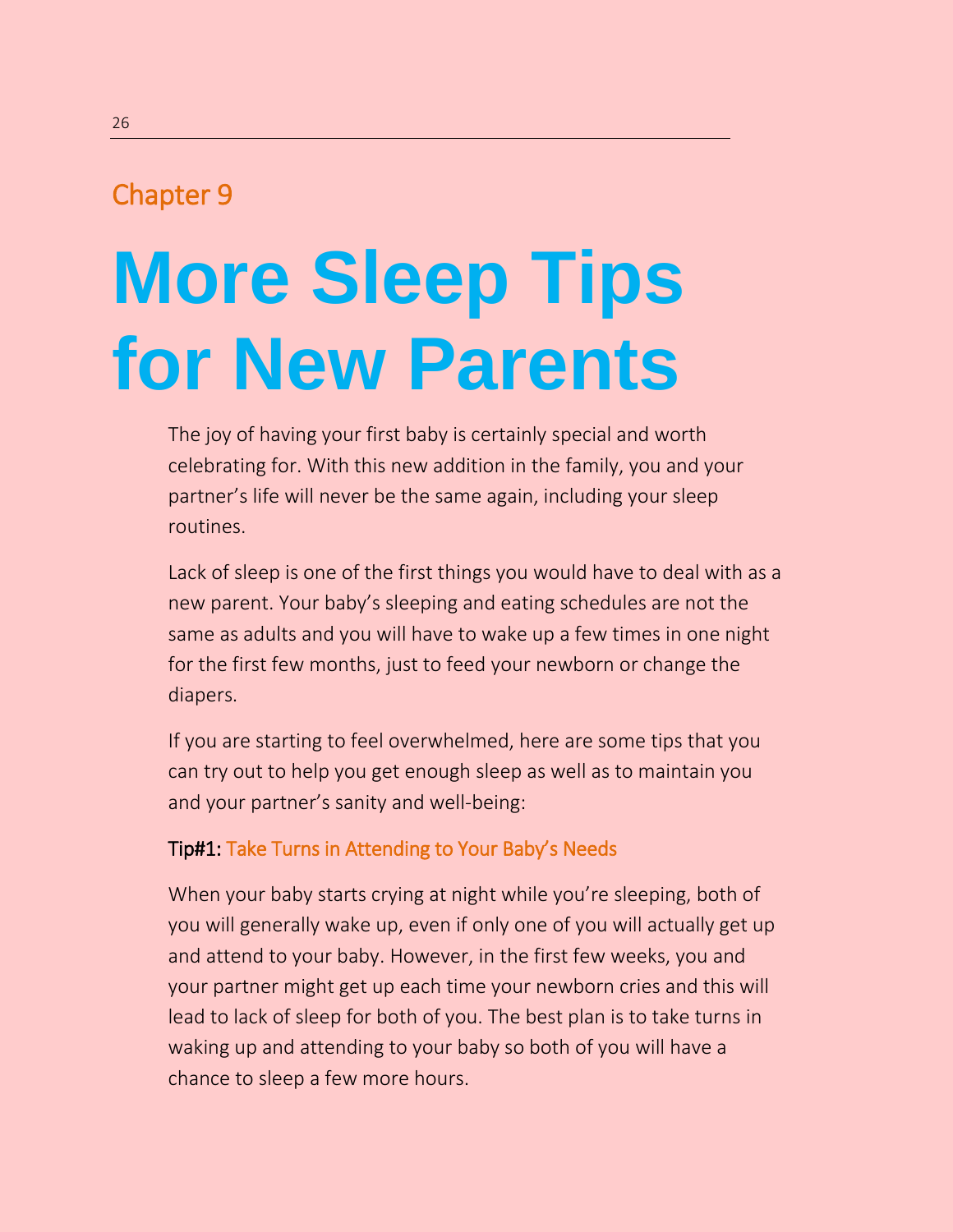#### Tip #2: Nap When Your Baby Naps

Taking a nap while your baby is napping too will help you get some much needed sleep. Whether your baby naps in the morning, in the afternoon or early in the evening, you should try and get a little rest as well to help you gain back some energy and it will make you feel refreshed.

#### Tip #3: Accept Help from Family and Friends

It could be your parents, a sibling or a friend who's offering you some help in taking care of your baby. Allowing them to look after and entertain your baby even for just a couple of hours will help you get the sleep your body needs.

#### Tip #4: Keep Your Baby in the Nursery Room

Your baby should sleep in the nursery room and not in the same room as where you and your partner sleep. It can be tempting to put the crib just right beside your bed so it will be easier to reach them should he/she cries but remember, you and your partner will take turns in attending to your baby. If your baby is inside the room where you sleep, the one who's not supposed to get up yet will get disturbed and will not be able to sleep until the baby goes to sleep again.

#### Tip #5: Feed Your Baby Before You Sleep

If your baby has been asleep for many hours and it's already 11 in the evening and you're getting ready to go to bed, simply wake up your baby for feeding. Most babies will wake up during the night when they are hungry so if you feed your baby late, before you go to bed, it is likely that they will sleep until early morning or up to 6-7 hours. This will give you the chance to get more sleep as well.